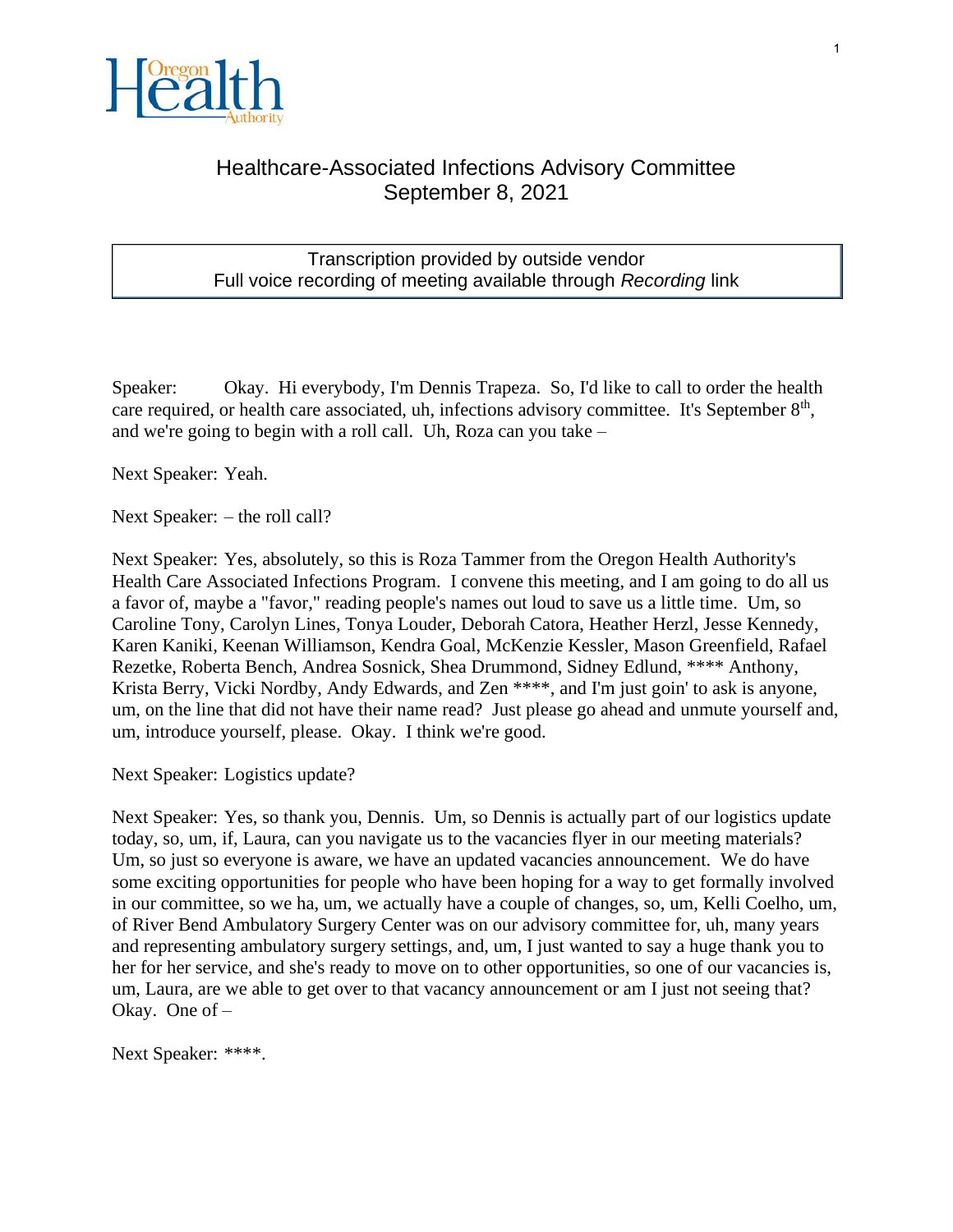Next Speaker: Okay. Perfect. Thank you. So, one of our vacancies is the, um, position, um, with, I think, interest and involvement. I'm just coming up with these off the top of my head. Sorry. Uh, bear with me here, folks. Um, it's a physician with interest and involvement in infection prevention and an ambulatory surgery center, and we also have, um, one of our longstanding members, Dr. Genevieve Buser, is continuing on in her role but has stepped down from the chair position, so in her place, we have our interim chairperson, Dennis Trapeza, so I just wanted to say a huge welcome to Dennis and thank you for taking on this interim chair role. I also want to say a massive thank you to Kelli and Jen for all of the work that you've done with us and will continue to do with us. Thank you so much, Laura. So, if you'll scroll down just so that we can look at all of the vacancies here. Little bit down a little further. Um, we can see what the vacancies are, and primarily, I just want to direct your attention to our, all of our roles that our chairperson is kind of a, um, more urgent need, and this is someone who is a current member of the \*\*\*\*, so, um, if you're currently in a role, and you are also, or you're interested in filling one of other vacancies, you can serve as our chair. Um, just basically, essentially facilitating meetings, I think, and then our other vacancies are, um, are hospital administrator with expertise in infection control at a facility with fewer than 100 beds, and then our two perennial favorites are health insurer representative and our consumer \*\*\*\* advocate, so these are all incredibly important, but I wanna give a special shout out to our chairperson role, so if anyone has been looking for a way to get involved or you can help fill one of these vacancies, I would absolutely love to hear from you. The other piece of this is this is our first remote meeting with video options for our presenters and panelists, so, um, we haven't offered that option for our attendees, 'cause typically we have between 30 and 40 attendees that were actually right on track for that this time, and I think it's a little bit tough for us all to have video, um, but if there, anything has any feedback for us on whether you like this, don't like this, this is working for you or not, or any technical issues or audio, visual issues, hopefully, you'll just let us know. Back to you, Dennis.

Next Speaker: Okay. Thank you. Um, so you mentioned we got the June minutes sent out to you, so, um, I, I don't believe we pulled up those right, because we send those out to the, to the folks prior to the meeting, so I'm wondering do we have a motion to approve the minutes?

Next Speaker: This is Jesse Kennedy. Um –

Next Speaker: Jesse Kennedy, do we have a second?

Next Speaker: This is Deborah Catora. I'll second.

Next Speaker: Great. So, the motion has been made to approve the minutes, um, and so now, it's, we can move on from that, right?

Next Speaker: Yes, we can. Thank you.

Next Speaker: I don't remember my rules.

Next Speaker: So, I'll be, I will be giving some OHA updates, so let's get those slides up on the screen here, and just while we're getting those, that's a reminder, so my name is Roza Tammer. I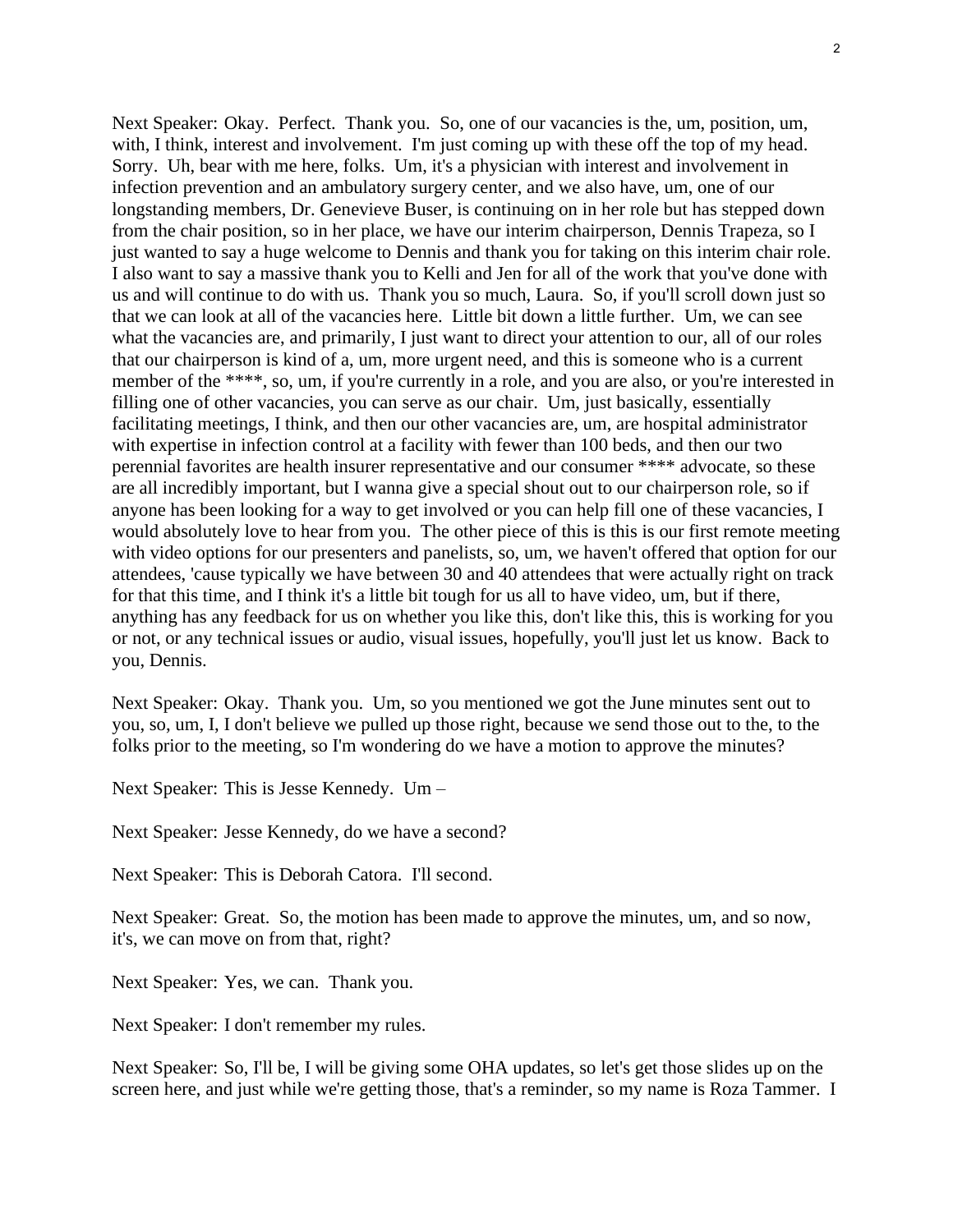work in Health Care Associated Infections at the Oregon Health Authority, um, and I'll be talking about a couple of updates today. Um, both that, that are all fairly relevant, I think, to our Health Care Associated Infections group. Perfect. Let's go ahead and go the next slide. Okay. So, the very first thing we wanna focus on is, um, clusters of Candida auris, which I'll be calling C auris for the remainder of this presentation, so some of you may be aware that, um, we have now seen the first evidence of transmission of \*\*\*\* resistant C auris in the US. Um, there were two independent clusters identified this spring, one in Texas and one in the District of Columbia, although other cases have been reported in other states, and there is a recent MMWR from CDC for folks who'd like additional information. Um, the importance of C auris really can't be overstated. The treatment options are limited, um, and they are especially limited for the use, um, resistant, or the \*\*\*\* resistant forms. Um, it's very difficult to identify, and, or it, it can be difficult to misi, difficult to identify and easy to misidentify as a different, um, as a different, um, species of Candida using our standard lab methods, and early detection and rigorous infection control are really critical to prevent outbreaks and clusters and transmission from happening in health care settings. In Oregon, we've had zero reported cases of Candida auris, but we are remaining ready and vigilant. Um, we do provide identification susceptibility and screening for Candida auris and other Candida species that might be misidentified, um, via the Antibiotic Resistance Lab Network or ARLN. Next slide please. So, in terms of our action items, for health care providers, just please be aware of the Candida species that might be misidentified as Candida auris, um, and there is a link here on this slide with more information, lots of links in these slides actually. Um, I think we are sharing these by PDF, so maybe, I'm not sure if the links will work, um, within that, so, um, we can work out, work that out afterward, um, but it is really important to promptly screen anyone with an exposure to Candida auris and report that exposure to public health. Meanwhile, labs should be sending isolates and misidentified Candida species to our state health, public health lab, so that we can get them to the ARLN for submission, and then, um, my colleague, Heather Herzl, is available for labs that need support with testing. There's also an upcoming webinar in a couple of days from the Institution of Public Health Laboratories, and that registration info is here, and we'll be covering methods, challenges, and strategies for testing and identification of C auris. Next slide please. Okay. So, again, some of you also may be aware of this, but there's a new study from the CDC, um, showing impact of COVID-19 on HAI incidents in the United States in our hospitals, and, um, you know, substantial increases nationally regarding certain HAI measures and select antibiotic resistant infections were seen in 2020 as compared to 2019, and here on this slide, I'm pulling, uh, or we have arrows here identifying the infections that, you know, it's actually pretty nicely and visually represented here, um, where we can really see \*\*\*\* VAE \*\*\*\* lab identified MRSA bacteremia as kind of our trouble spots. Next slide. Let's go ahead and go to the next slide please. Oh, we'll have to go back one more. Okay. There we go. So, um, for most of these infections, these increases shown in MHSN really contrast with the successful reductions that happened prior to the pandemic, and, you know, this was language lifted straight from CDC, but the, the COVID-19 pandemic has created the perfect storm for some of these types of infections, and it's so crucial, I think, that, you know, to get the message out that, you know, reinforcing just standard infection control practices and regularly reviewing \*\*\*\* surveillance data to just make sure that we're kind of staying abreast of non-COVID infection control concerns, and CDC's, you know, statement regarding here, continuing to invest in prevention, training, education, and making sure that data are available so that we can take public health action. Next slide please. M'kay. So, Project Firstline, a quick update, this is a CDC project assessing prior infection control education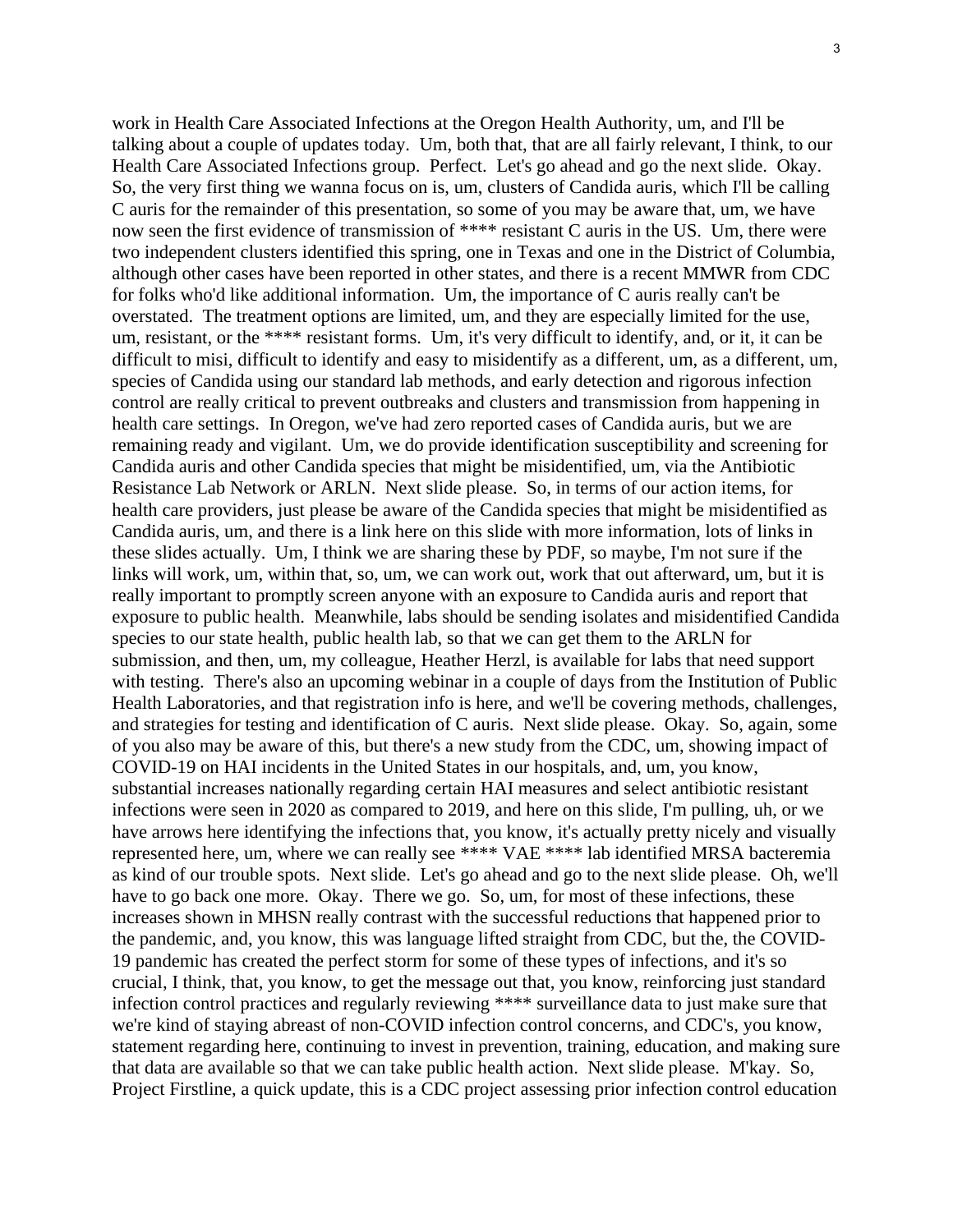and related gaps for frontline health care workers. Um, Oregon is also doing this work, so it's happening at the national level and at state levels. Um, our learning needs assessment is coming very soon. We're expecting to be able to distribute this in mid-September. It is a web-based Survey Monkey survey. A couple of logistical points here is that there is more than one survey allowed to take per computer, so, for example, you know, if there's one computer at a nursing station, everyone can use that same computer to fill out the survey. It takes fewer than 10 minutes to complete, and it really is for anyone who works in a health care setting regardless of patient care \*\*\*\*. Um, we all play a role in infection control, whether we've been trained or not, so we all have an opportunity to kind of mitigate transmission and also contribute to transmission, so the intention here is to really cast that live net. Um, some of you may have heard from me or Judy Guzman. We are partnering with other state agencies, professional societies, health care systems, and many others to try to get the word out. If I have touched you to help us distribute or pilot our survey, a huge thank you to you. Um, if you have agreed to distribute it, we're still in the process of getting everything cleared. Um, if you have declined to distribute it, you'll probably get an email from us anyway encouraging you to take the survey. Um, if your organization is interested in helping us get the word out about our learning needs assessment, please do get in touch. I would love to talk to you. Next slide please. Okay. So, I'm going to do a couple more, um, slides that are really just kind of on where we are now in terms of COVID, so this is situational awareness. Um, in terms of our weekly report, the most of these data are as of August  $29<sup>th</sup>$ . Um, there were 16,252 new cases. That's a 10 percent increase from the previous week and the eighth consecutive week of increases. 78 percent of these cases over the past 8 weeks have been sporadic, meaning we don't know what the, um, transmission or exposure event was. Um, from 8/22 to 28, that's where the dates kind of don't align quite. Um, we use CDC testing \*\*\*\*, um, there were 160,605 tests performed with a 12.4 percent positivity. Testing increased by more than 10,000 from week to week, and, uh, the percent positive was, it did increase, um, from the previous week as well. 1,000 Oregonians were hospitalized, up from 601. That's also the eighth consecutive week of increases of hospitalizations. 119 Oregonians, unfortunately, passed from COVID, up from 87 the previous week, and that does represent the highest weekly death toll since January 2021, and notably COVID deaths among persons under 60 years did rise from 11 percent to 21 percent, and I think we're really just seein' that these cases are largely driven by unvaccinated individuals, um, and we will see that on subsequent slides. In Oregon to date, we have seen a 1.2 percent case fatality rate and a 5.4 percent hospitalization rate. Next slide. So, looking at our weekly outbreak report, again, these data are up to date as of the  $29<sup>th</sup>$ . It includes data on cases and deaths in care facilities, senior living communities, and congregant living settings with three or more cases or one or more deaths. We have 144 active outbreaks of this type in our state at this time. In, in addition, there were 292 congregant settings with five or fewer beds with more than three confirmed cases or more than one death not named in the report for privacy reasons, and to date, we've had three deaths of staff who worked in a congregant setting where COVID-19 was present in Oregon. Next slide please. Okay. So, our breakthrough report is fairly new. Some of you may not have seen it. Um, breakthrough cases occur when a person tests positive for COVID-19 at least 14 days following the completion of any vaccine series. From August  $22<sup>nd</sup>$  to  $28<sup>th</sup>$ , we had 16,255 cases of COVID-19. I apologize for my typo here. Um, 84.1 percent were unvaccinated, and 15.9 percent were breakthrough cases. The medium age of breakthrough cases was 49 years, so that is, you know, interesting information. 25 percent of breakthrough cases were 65 or older, um, so that means 75 percent of breakthrough cases were less than 65 years. Um, 51 of these cases were residents of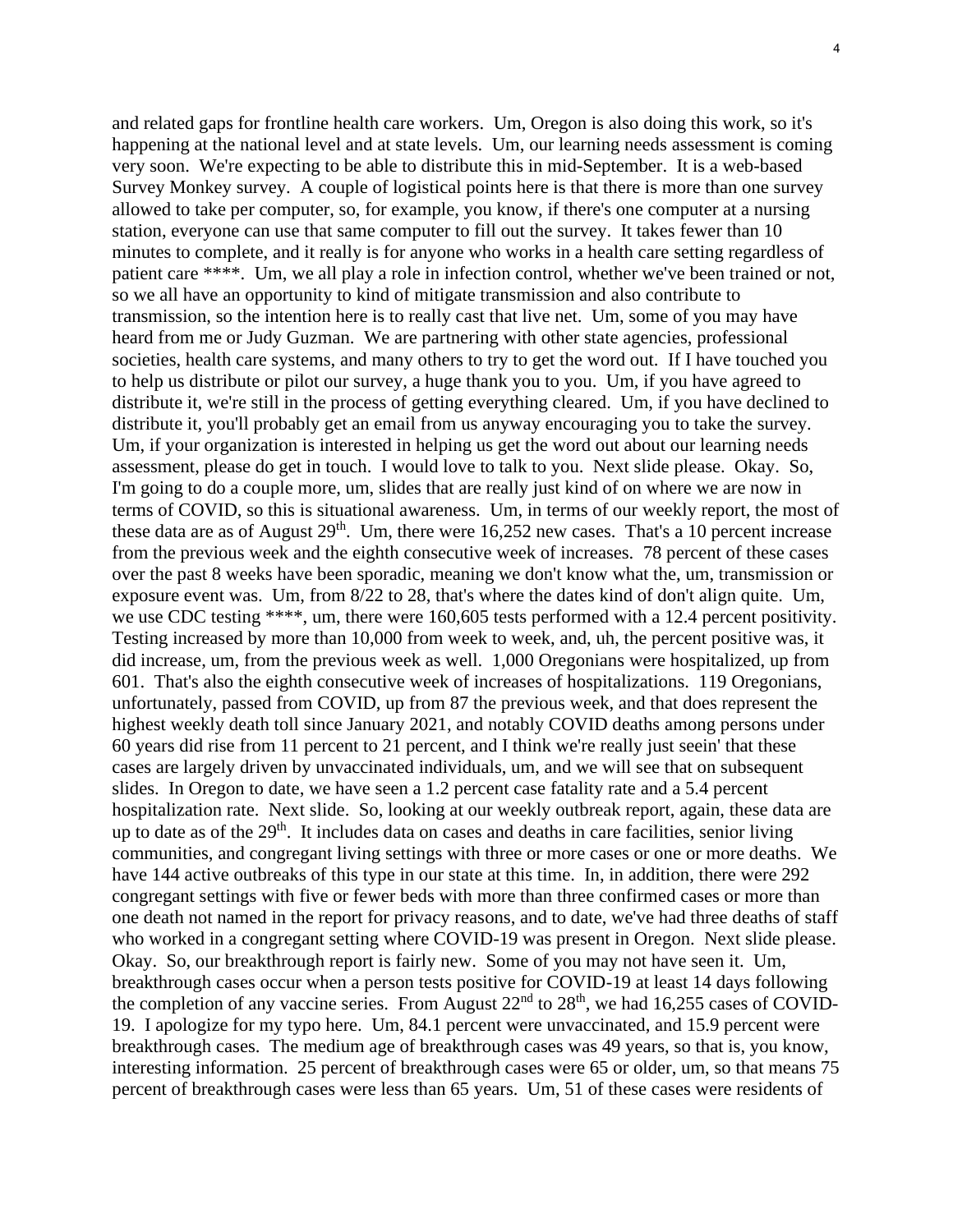congregant living settings, and of course, delta continues to be the dominant variant circulating in Oregon. Next slide please. This is just a very simple visual representation from our report that I thought just illustrated well, you know, what we're talking about here, and next slide. Um, this is the hard work of at least two people in our program, uh, probably more Lisa Aguchi, um, I think primarily worked on this, so just wanted to say congratulations and thank you to her, but many other people have been working on all of these data reports, including names that are familiar and probably beloved to so many of us on this call. Um, the, uh, Oregon Health Care Worker COVID-19 Vaccine Updated Dashboard, that doesn't roll off the tongue very easily, it compares our licensed health care worker vaccination initiation to the general population, so here, we're not looking at fully vaccinated but rather one or more dose. Um, overall rates are provided on this dashboard, so just kind of running through this. This is really just for you to know what information is available for you to look up. 69 percent of the general population had one or more dose versus 73 percent of health care workers, so we do see higher rates of vaccination in health care personnel, and then the dashboard also allows us to stratify rates by age, licensing board, and license type, race and ethnicity, and county, so for rate, for age, we're seeing that rates of vaccination increase with age. Licensing and board, and licen, licensing type is just important for you guys to know as possible end users, um, so these are licensed health care personnel, right? Um, and so, we're able to see, you know, what are the patterns by boards and license type within boards, 'cause some boards offer multiple license types, so for example, 95 percent of our dentists have one or more dose of vaccine versus 48 percent of our chiropractic assistants, so that's a pretty, um, big divide there, so this just kind of illustrates that, um, really nicely. We also have race and ethnicity data, kind of breaking down like highest and lowest and everything along the way. Of course, this is very nuanced stuff that can be interpreted in many different ways and used in many different ways, and I think primarily for race and ethnicity, you really wanna be improving accessibility, um, and then for counties, we can see that 86 percent of our health care workers in Washington County were vaccinated or had their vaccination initiated versus only 46 percent in Grant County, so again, hopefully, this will be useful to the group. Um, next slide, and there, I will wrap up, and I may have a minute or 2 for some questions.

Next Speaker: You know, Roza, thank you for that report. Like I always feel that this data really tells a story, so I really encourage those of you who don't use this data often to really take advantage of it, because just that slide that we saw with the hospitalizations and deaths for breakthrough cases, I think that slide really points out, um, that although we're getting cases, vaccination is really helping reduce hospitalization and reduce deaths –

Next Speaker: Right.

Next Speaker: – so it really tells the story about promoting vaccination.

Next Speaker: And, I think that is the language that we're hearing consistently, consistently, which is that these vaccines are working as expected, which are to reduce hospitalizations and deaths dramatically. I see a question from Jen, Jen Buser. Is the lab identifying MRSA bacteremia during the hospital onset only or could it include community onset? These are hospital onset MRSA bacteremia, um, so for those of you who are \*\*\*\*, and it, it's been awhile for me now, um, but we have different classifications, so community onset, hospital onset, and hospital onset community something. It's like \*\*\*\*, um, and I'll remember what that means in a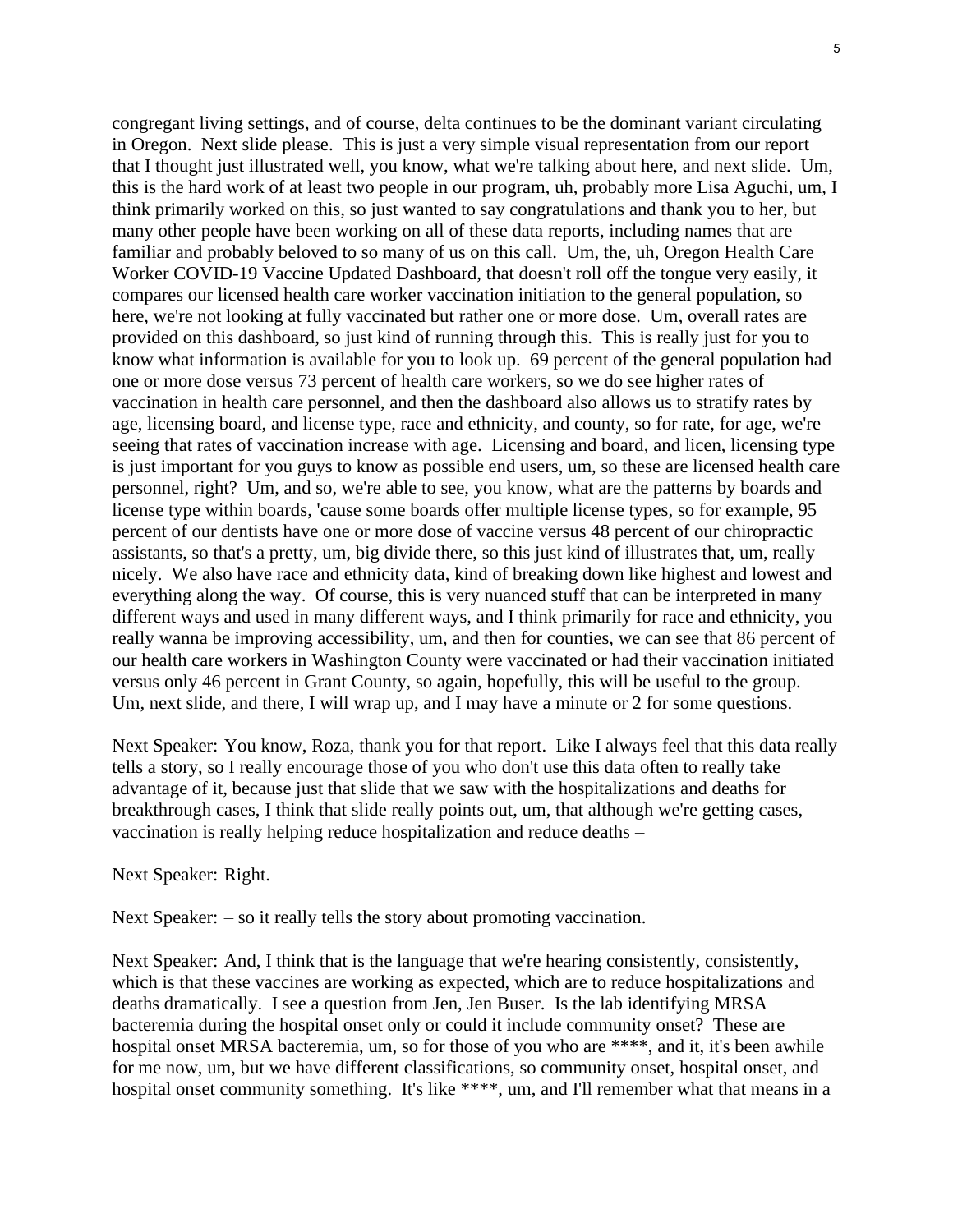little while, but this would be hospital onset MRSA bacteremia. Thank you for the question. Um, any other questions or thoughts on my presentation here today? Is the COVID situational awareness piece helpful? This is kind of familiar to those of you who attend \*\*\*\*, but a few people will like it. Is this nice to hear during this meeting or am I recapping info that we all know?

Next Speaker: I, I like hearing it.

Next Speaker: Perfect. Thanks, Deb.

Next Speaker: Yeah, I think it's great to hear, and I think we should, you know, it, it's really hard to dive into data right now, but it, it really tells such a good story, so I'm so glad that you're reporting it in multiple, uh, venues.

Next Speaker: Okay. And then, Laura, um, can you, I'm thinking that, I think we need to send these slides out just in a PowerPoint format, um, just for the links, um, so is that something that you can help folks with after the meeting is over?

Next Speaker: Yes. Um –

Next Speaker: Perfect.

Next Speaker: – I also need to send an updated meeting materials anyway.

Next Speaker: Okay. Great.

Next Speaker: \*\*\*\* last minute edit.

Next Speaker: Okay. Thanks everyone so much. Of course, feel free to get in touch if you wanna chat about what I want to show today. Dennis, you're muted.

Next Speaker: \*\*\*\* we, we're 10 minutes ahead of schedule actually, but I believe we're ready to move onto influenza season update with Ama.

Next Speaker: Yeah. Thank you so much, Dennis. Uh, Laura, if you don't mind pulling up the slides for me, and while Laura is preparing those slides for me, I just want to take a second to introduce myself to the group. Good afternoon, everyone. My name is Ama Owusu-Dommey. I am a viral laboratory pathogens epidemiologist with the Oregon Public Health Division within ACDP. I am very excited to chat with you all today about, uh, influenza season, so, uh, past and upcoming, so hopefully, we can take a lot at some of our \*\*\*\* data from this past season and, um, and to what to expect for the 2021-2022 influenza season. Uh, Laura, we can move to the next slide. Right. All righty. So, I'm just goin' to begin looking at some of our influenza data for the 2020-2021 influenza season. As many of you know, we saw historically low influenza circulation across Oregon as well as globally, um, throughout the season. So, our typical season runs from October through April, um, and there are a couple few, uh, a couple different ways we like to evaluate influenza circulation within the state, so influenza is not a mandatorily reported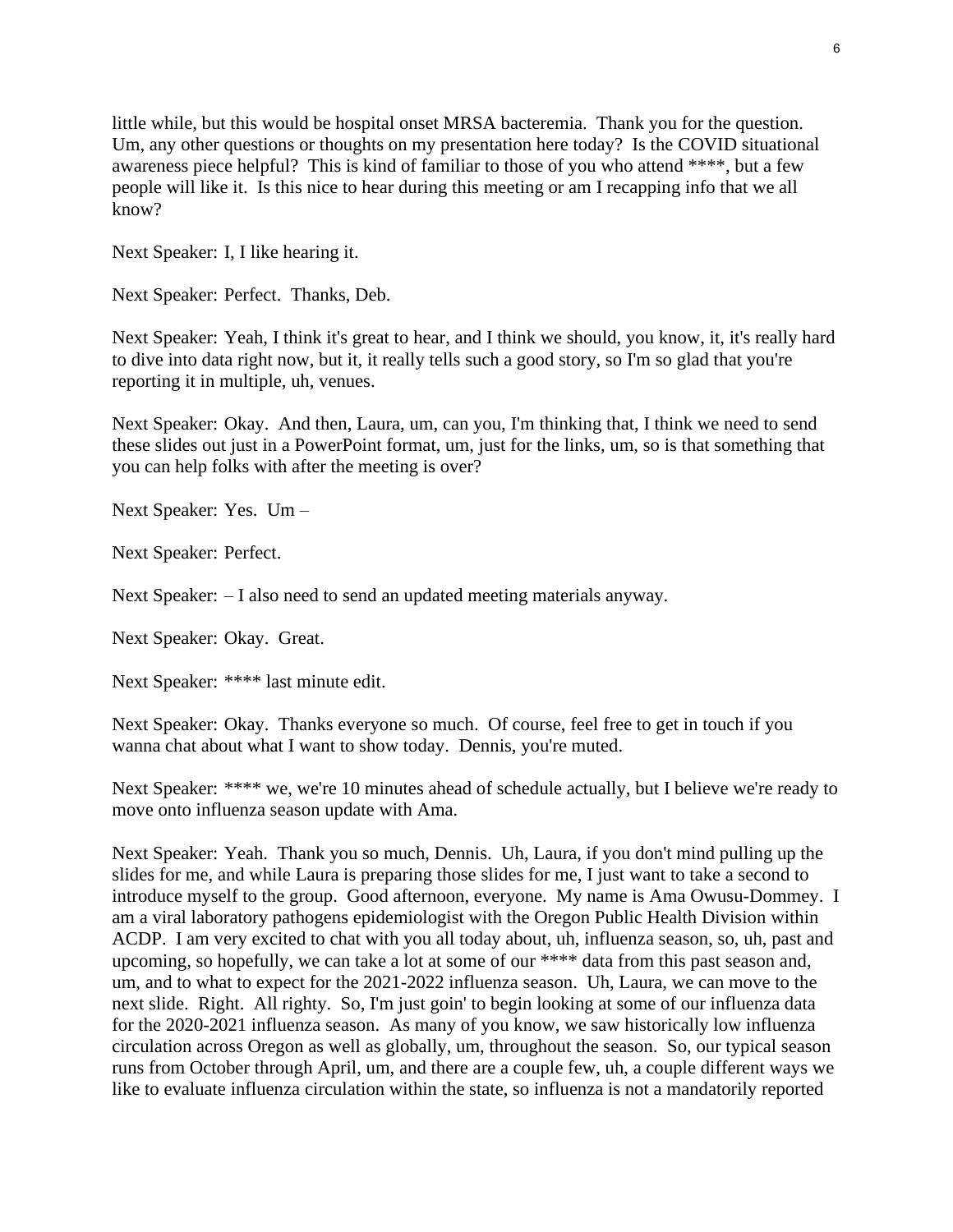illness in the State of Oregon, but we do have several surveillance systems that help us get a good luck at what influenza circulation may look like for the state. Um, one of our primary ways of looking at influenza like illness is through our \*\*\*\* system. Uh, this system looks at some \*\*\*\* surveillance based on chief complaint for hospital and emergency department visits across the state. Uh, we have 74 \*\*\*\* facilities in the State of Oregon, and for influenza like illness \*\*\*\*. Um, the chief complaints we look for are either influenza or fever with the addition of cough or sore throat, and that's what categorizes influenza like illness visit. Um, the graph that you're looking at dis, displays our percentage of influenza like illness visits across our \*\*\*\* providers for the past five seasons, and as you're looking at that orange bar, you'll see that the 2020-2021 season had much lower rates of influenza like illness visits to the emergency department than any other season. Um, especially looking at that October through April timeframe, \*\*\*\* circulation, um, to the point where we usually use a mark of 2.6 percent to denote the beginning of our influenza season, but we never really crossed that threshold, so we couldn't actually call, um, a start of influenza season at any point during the year. We have continued to monitor our influenza like active, and this activity, uh, throughout the summer, and you will see towards the end of that graph we are starting to see a slight uptick in the amount of influenza like illness that is being, um, captured \*\*\*\* system. Um, we believe that this increase that we're seeing is due to the \*\*\*\* activity we've seen across the state, so, uh, we're keeping an eye on that, and there are a couple of factors we believe play into this, uh, that I will discuss, uh, later in my presentation. Uh, we can move to the next slide. Taking a look at that, uh, \*\*\*\* data \*\*\*\*. Uh, this is, uh, the same data broken down into regions with the addition of some of our outpatient clinics that re involved in our ILI network of clinics. Um, as we can see, like I mentioned before, we saw pretty low circulation overall. Usually in a normal circulating influenza season, we'll see peaks at about 10 percent per region, um, and this year, we didn't see anything past 5 percent. The regions where we did see the most activity were the Central and Gorge regions, but again, overall, we saw very little, uh, ILI activity across the state. Uh, next slide please. Okay. Moving towards our, uh, laboratory testing data, so as we mentioned before, uh, influenza is not a reportable illness in the State of Oregon, but we do have a group of voluntary reporters that re, report their, um, influenza test positivity rates to us each week. We have about 22 laboratories that are enrolled in our NREVSS surveillance system, which stands for the National Respiratory and Enteric Virus Surveillance System, um, and through them, we, uh, we obtain the amount of influenza and \*\*\*\* tests they do each week as well as the amount that tested positive, so, um, from this data, we know that all of our laboratories were testing at various similar rates as they have done in past seasons, but \*\*\*\* circulation wasn't an issue of people just weren't testing \*\*\*\*. Actually, we were testing pretty on par for our previous seasons. We just weren't seeing any influenza, so, uh, looking at this graph, you can see what it looks like by week, but overall, for the whole season, we only had a percent positivity for all influenza specimen, um, from our 22 laboratories of 0.1 percent. Um, in comparison to our '19- '20 season, our overall season long percent positivity was 16.5 percent. It was a pretty dramatic decrease in influenza, um, that we were, um, seeing, and \*\*\*\* also very similar about \*\*\*\* for today, um, and then, uh, one thing to note is that the influenza that we were seeing was primarily Influenza B. Uh, this is on par for the last two seasons of normal flu activity where they have also been dominated by Flu B, and Laura, if you can go to the next slide. Do I still have you there, Laura? Uh, I might have you skip forward one more slide, Laura, and then we'll pop back. Oh, yeah, I think my slides got a little outta order. That's totally fine. Um, yeah, so that's the one I'm looking for. Thank you. Um, yeah, so Flu B was also the dominant strain globally, um, so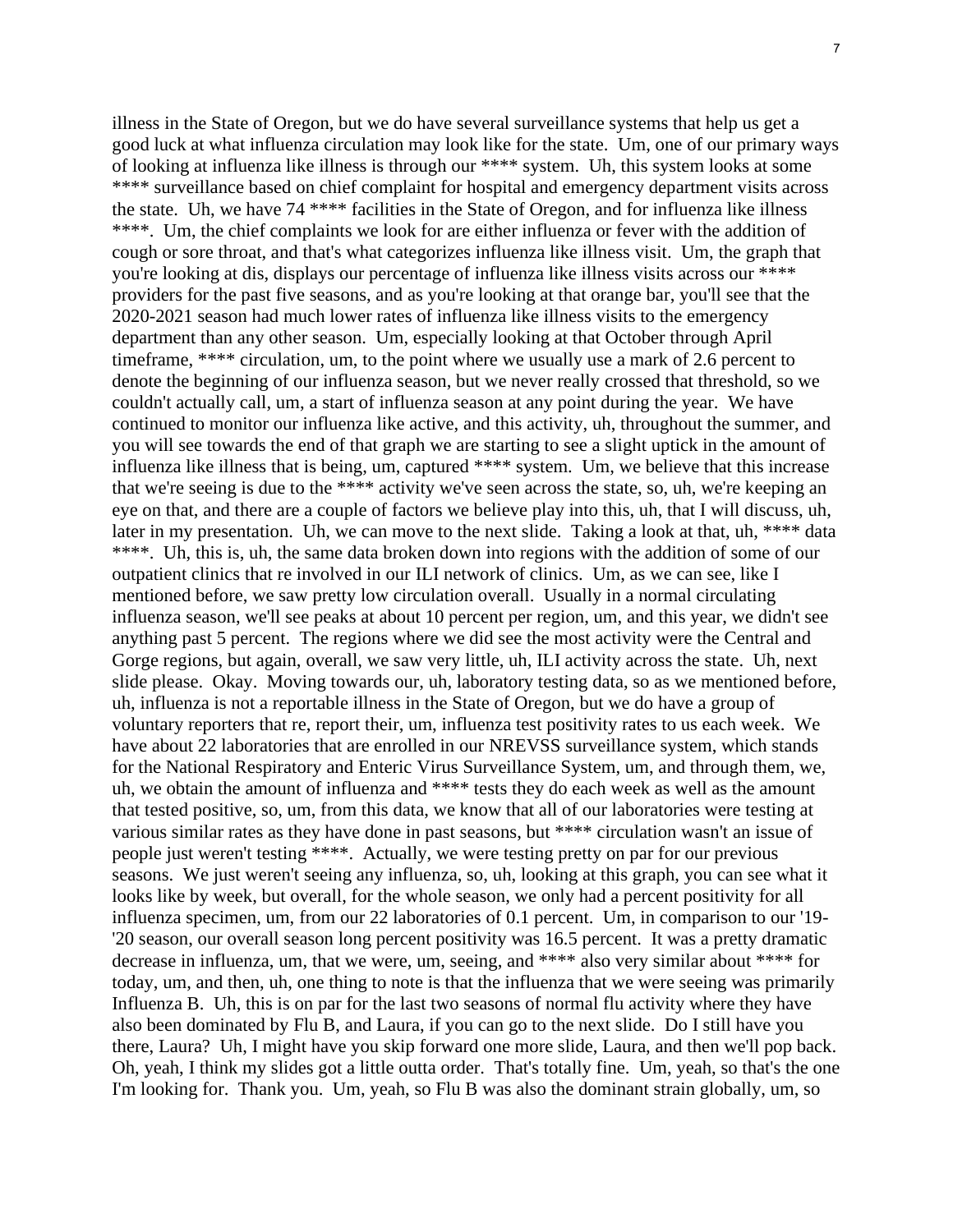as we're looking at this graph, we see, even though we saw very little influenza circulation globally, um, the dominant strain, um, was Influenza B. All righty. And now, we can move on. Okay. So, one of our major concerns entering the 2020-2021 influenza season was the ongoing COVID-19 crisis and the potential of having a severe influenza season on top of the ongoing pandemic, so we were very concerned, um, what the potential strain on our hospital systems would be with two actively circulating respiratory pathogens, um, and \*\*\*\* if you include \*\*\*\*, but, uh, what we ended up seeing through our hospitalized surveillance systems, uh, was that we actually did not have this occur at all. Um, the hospital surveillance system that we use here in Oregon is our \*\*\*\* net and COVID net projects, which capture hospitalizations within 14 days of a positive test for residents within the Portland, Portland Metro area, um, and of this group of people, between October and April of 2021, we only had three influenza hos, related hospitalizations reported, and none of those resulted in severe illness or death, which was amazing compared to previous seasons where we saw, uh, 100s, if not 1,000s, of influenza related hospitalization. Um, we believe that the productive measures that were put in place in order to mitigate the spread of COVID, such as social distancing, masking, staying at home when you're sick, uh, they were all highly effective in reducing the transmission of non-COVID-19 respiratory pathogens like flu and \*\*\*\*, um, which was fantastic in the time where those were highly implement, implemented, um, but as I mentioned earlier, while we were looking at our alignment data, um, is that we have began to see an increase in our influenza like illness, um, circulation that is not related to COVID, um, and I believe that this recent increase is due to the lifting of many of these restrictions that were in place for the majority of last year, um, and on our ILI graph, if you really look, that increase begins right in July when we lifted that statewide mask mandate and the social distancing requirement, so it will be really interesting to see, even though some mandates are coming back, how, um, influenza progresses, um, in flu season where things are not as highly as, enforced as they were last year. Uh, the figure that we're looking at currently, take our COVID net data that we collected from October 2020 to April of this year and looking at our hospitalization rates, and then, um, on top of that data, there is that orange line that says the 2019-2020 influenza season, just to give us an estimate, estimation of what, um, hospitalizations might look like with active COVID and a more active influenza season. Again, this was very difficult to estimate, because we don't know how various factors will enter play, such as vaccination rates and, um, mitigation strategies, but it gives us a little bit of a clue as to what we might be looking at in terms of hospitalization. Laura, we can move on. Okay. Um, so the question is what can we do to protect ourselves, uh, from influenza in the midst of our current COVID-19 crisis, and just like with COVID, our best defense against \*\*\*\* is vaccination. I know Roza mentioned in her presentation how amazing the COVID vaccines have been in preventing severe illness and hospitalization as well as death, and that is also our goal is to see influenza vaccines, so the \*\*\*\* that we're seeing currently, what's the vaccine effectiveness over the past several seasons, um, up to 10 years ago, um, and although our vaccination effective not, our effectiveness rates are not as high as the COVID-19 ones, they are still very effective in preventing severe illness, hospitalization, and death. The one season we do not have data for is that 2020-2021 season, only because there was such little influenza circulation during that time that it was very difficult to measure \*\*\*\* effectiveness when no one has the flu to begin with, so, uh, we can move along to the next slide. \*\*\*\* for us here in Oregon. We, yeah, have had a stable dynamic, uh, for flu immunization across the last five seasons. Uh, our immunization data showed that, uh, immunization levels for flu increased, uh, each year compared to the prior year, so our hope for this upcoming 2021-2022 season is to really continue to encourage, um,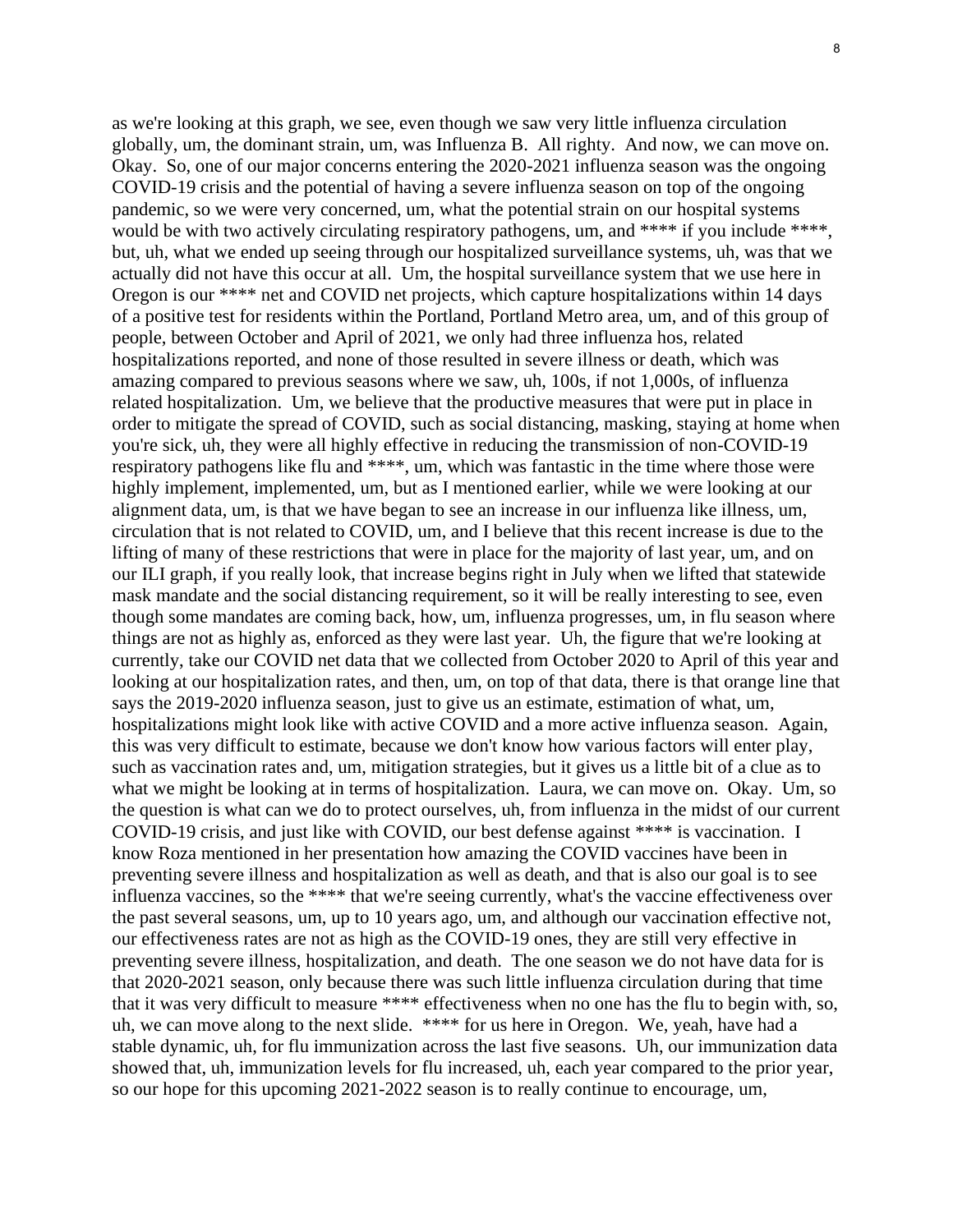influenza vaccinations and \*\*\*\* our current push for COVID-19 vaccination as well, um, just so we're not protecting against ones that, one respiratory pathogen and not, uh, paying attention to our others that are, also may be in circulation at the same time. Um, next slide. Okay. Uh, right now, we are looking at the update to the influenza vaccine strains for this, uh, upcoming year. Uh, the two changes that have been made to vaccine varieties are updates to the Flu A H1N1 strain and the Flu A H3N2 component. Um, these data are, are these, sorry, these components are updated using, um, that flu strain data that I showed you earlier, so, um, they tried to match our vaccine components more closely to what is circulating each pri, prior year. Um, as in other recent seasons, all regular \*\*\*\* will be \*\*\*\*, and there will be \*\*\*\* influenza vaccine available. Uh, currently, as in past seasons, vaccination is recommended for all individuals 6 months of age and older, and we really hope to get those individuals vaccinated before the end of October. Uh, there are not any expected delays from manufacturers in regards to production or distribution. Next slide. Okay. So, looking at our last year of data and looking towards our upcoming season, there are a couple things that we know to be true. Uh, we know that the productive measures put in place to mitigate the spread of COVID-19 have been highly effective at reducing transmission of many other respiratory viral pathogens, and we know that comparing seasonal influenza with, uh, COVID-19, um, that the residual immunity in the population does go a long way, but it's less clear as we enter this new season as how influenza transmission, um, might change now that we have fewer COVID-19 miti, mitigation measures in place, so what we're asking for as we approach this new season is that we really encourage, uh, influenza va, vaccination for, um, all individuals over the age of 6 months old who do not have any other, um, contraindication, um, that may make vaccination dangerous for them. We are also heavily in, um, we are heavily encouraging multi-pathogen PCR testing this season. Um, as I mentioned before, we are already seeing an increase in RSV circulation and to put that, um, our season may not be as mild for influenza as it was last year, so using a multi-path test that has, uh, testing capabilities for COVID, RSV, and influenza for, uh, patients that are, um, exhibiting ILI symptoms. It can be really helpful in determining, um, \*\*\*\* infections and just determining what strain is circulating, or what pathogen is circulating in general. We are also really encouraging that this year we can get as many, uh, \*\*\*\* positive specimens from inpatient, uh, patients to our state public health labs for, uh, further \*\*\*\* and lineage testing. Um, as I mentioned before, those tests, um, really do inform a lot of our public health practice and can really, uh, help decide things like if components are updated in future influenza vaccines, um, and really just go a long way and see \*\*\*\* up \*\*\*\* course of action for our, um, future season. Um, are there any questions? Well, we can move onto the next slide, and I just have a few questions for you all. Uh, the first is regarding influenza vaccination campaign. Are there any facilities that are cur, currently encouraging the vaccinations and how you continue to encourage the vaccination efforts and

Next Speaker: Do we have anybody on the call that would like to answer this? I can, I can start us off with, um, like \*\*\*\*, we actually just got our flu shots out, and we're actually starting to give them. Today, I just released, or we just released, I didn't release, uh, I had just released, um, for nurses like how to document the flu shots, that they're available for patients' health care. We're implementing our \*\*\*\* nurses. Um, we also have this equivalent device where you can give the flu shot and then document right there in the moment, um, so we're really starting to, those campaigns, so we will be promoting flu sh, uh, flu vaccination in addition to that COVID-19 vaccination.

during the current, uh, COVID vaccine, um, vaccination effort campaign?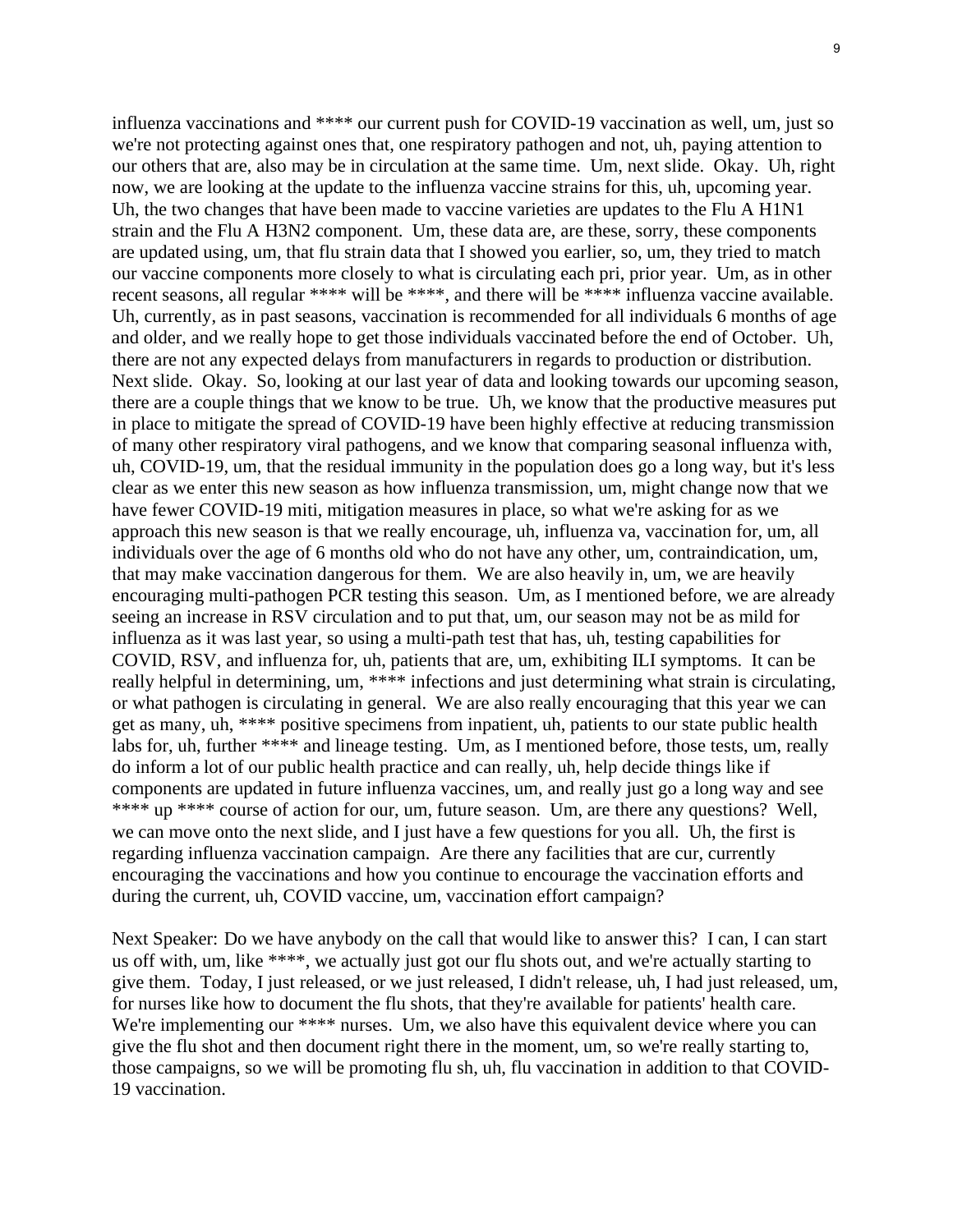Next Speaker: Okay. Any other input? All righty. We have a quiet group there. That's totally fine. Uh, my next portion is what current, uh, flu testing platforms are you using, um, and yeah, what are you, what do you use most of your facilities, um, and do you need any recommendations for multi-path testing if they're not currently being used?

Next Speaker: I would have to get back to you on that. I can't, I can't remember \*\*\*\*. Anybody else though?

Next Speaker: I just –

Next Speaker: \*\*\*\*.

Next Speaker: – well, I just had a comment.

Next Speaker: Hello, Dennis.

Next Speaker: I just had a –

Next Speaker: Hello, Dennis, can you hear me?

Next Speaker: I can. I can \*\*\*\*.

Next Speaker: Yes, I just wanted to, um, comment about the questions you have here. I know Legacy has inpatient vaccines, and they, and then to switch to employees, they will be starting their flu campaign, campaign, sorry, on October 11<sup>th</sup>.

Next Speaker: Excellent. And, I think I heard one other voice.

Next Speaker: Yeah, it was me. So, this is Roza, and Jen Buser's chatting into the, um, platform, testing platform. It's flu plus COVID, whole respiratory panel with flu. We'll be saying you can get COVID and flu vaccine at the same time.

Next Speaker: That is excellent. Thank you so much, Jen. Um, and then, my last question was is the facility planning on making any changes to practices this upcoming season, um, in addi, in addition to the current COVID-19 mitigation strategies that are being used.

Next Speaker: \*\*\*\* for a minute \*\*\*\*.

Next Speaker: \*\*\*\*, or, um, we usually, I'll go back to a couple of questions. We start our flu vaccination process October 1, so that's gearing up to get ready to go. Uh, we do have several multi \*\*\*\*, um, testing platforms. I can't tell you the name specifically, but I know we have, um, a couple of different options for that. We \*\*\*\* with universal masking and all of the pieces in place. We're, we're not putting, um, anything exceptional. Prior to going back to universal masking, we were thinking about masking for flu season this year just 'cause of how successful the last time was, but, um, and we're trying to, um, with all of the focus on the COVID vaccines,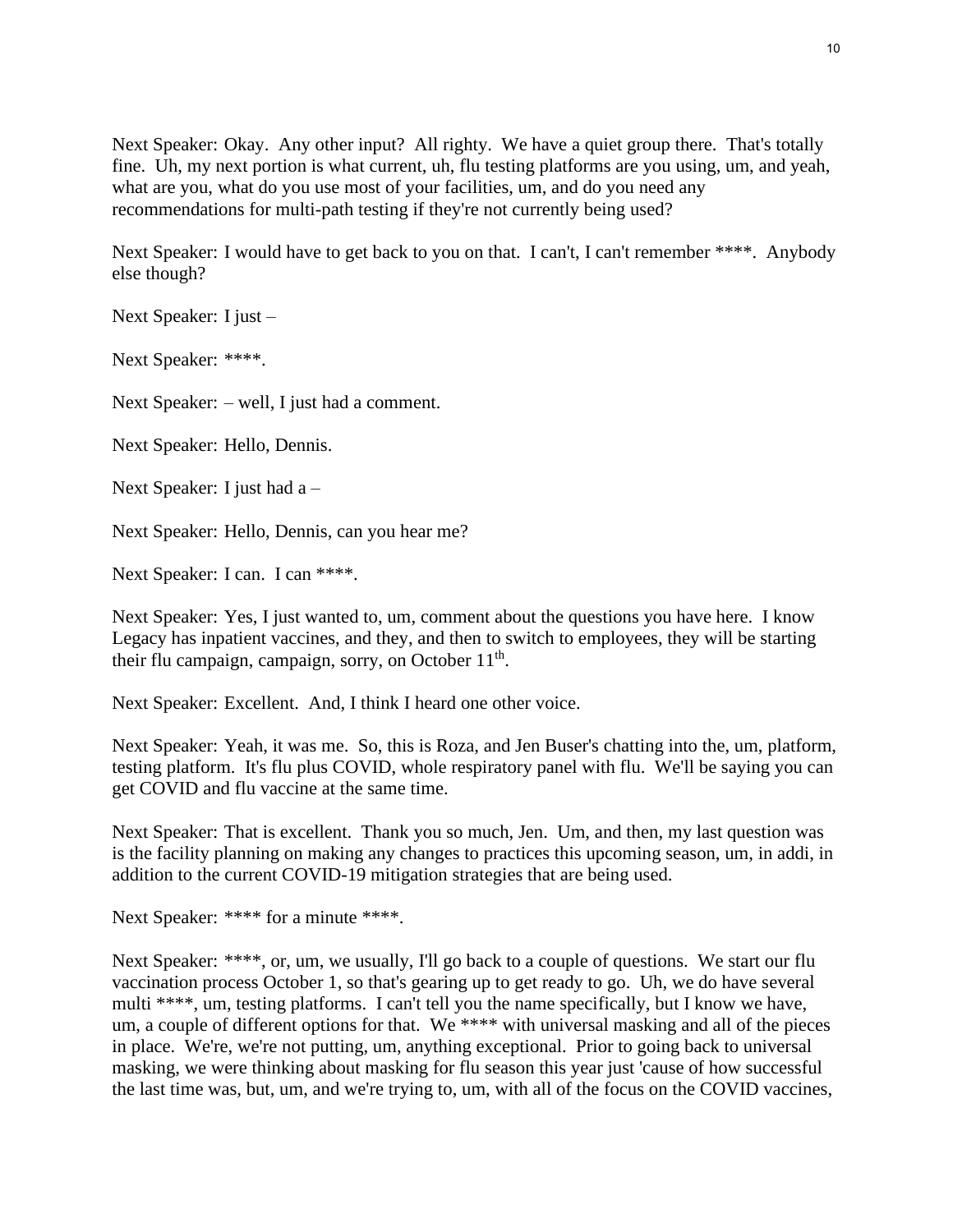we're trying to figure out how to highlight the flu vaccines, um, you know, and particularly with all the masking in place, getting that highly encouraged still this year.

Next Speaker: Excellent. Well, thank you so much for \*\*\*\*, and so Laura, you can go to that last slide. And, this is, Laura, I'm going to a new everyone one more time, 'cause we have had some people not being able to mute, or unmute themselves.

Next Speaker: Oh.

Next Speaker: So, this will unmute on our end, and you can, should be able to unmute on your end. Okay. So, you should be able to unmute on your end now.

Next Speaker: This is Jesse, and \*\*\*\* –

Next Speaker: Well, uh –

Next Speaker: – that \*\*\*\* in the chat that we're \*\*\*\* to see if, if we can get a cohesive message out that would be able to be shared by both the facilities and, and public health, the county public health departments and su, and such to be able to ensure that everybody's, you know, on, on the same message and, and sharing the same basic information. I think that would be really helpful.

Next Speaker: All right. Is that in regards to, uh, flu immunizations?

Next Speaker: Yeah, in regards to the influenza.

Next Speaker: Right. Yeah, definitely. I can, uh, chat with our immunizations team and see if we can get some messaging out for you guys, uh, to be able to share as well.

Next Speaker: Yeah, I, I think, it's \*\*\*\*.

Next Speaker: Thanks, Jesse, on that.

Next Speaker: Oh.

Next Speaker: Oh.

Next Speaker: Go ahead.

Next Speaker: Sorry. Go ahead.

Next Speaker: Oh, oh.

Next Speaker: Oh, no, \*\*\*\*.

Next Speaker: Oh no, \*\*\*\* to the fact that, um, especially with that, you know, that knowledge that everybody is masked and maybe some rationale to help us promote flu, influenza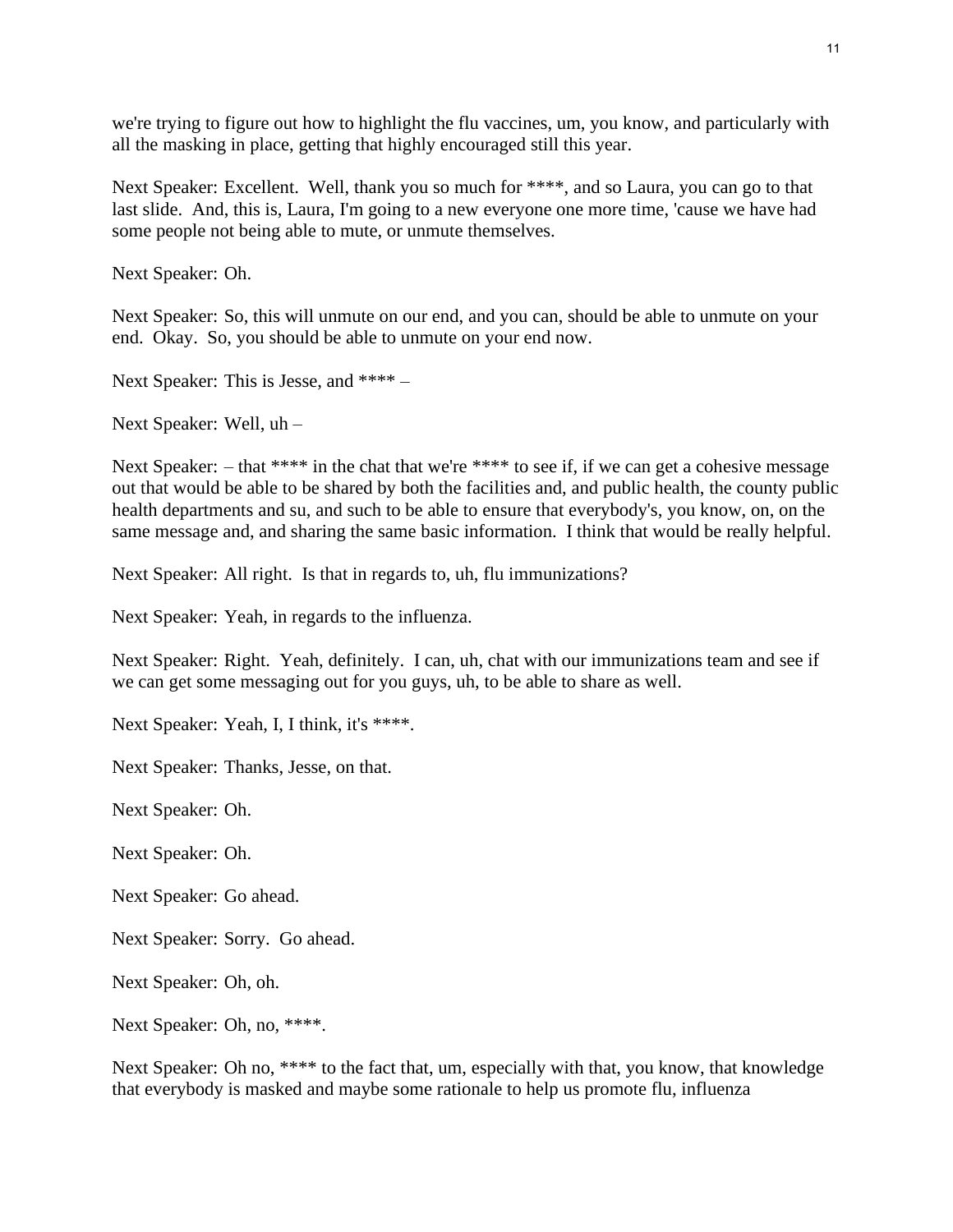vaccination, um, even though we're all still masked. That might be really helpful. The power just went out here, so I'm going to go on mute.

Next Speaker: I'm just goin' to say, sorry, this is Roza, that we probably also have an \*\*\*\*. Maybe you can help identify the best resources, but I'm sure we have, you know, influenza vaccination, um, materials, but also the CDC, Jesse, has a ton of flyers, palm cards, posters, printable and orderable, um, from CDC info, um, so have you taken a look at that or is that something that you're aware of? 'Cause it may be a really helpful resource.

Next Speaker: Yeah. I, I don't represent any facility in particular, so I was just thinking that might be a good idea that we ensure that there is some kind of a \*\*\*\* and cohesive message going on.

Next Speaker: That's \*\*\*\*. I appreciate that, and Laura, if you can pop over to that last slide, I do have one of those little flyers, uh, displayed, but yeah, so Roza mentioned, uh, CDC.gov does have, um, a bunch of really helpful information, um, in regards to preparing for the upcoming CDC event, and if you have any additional questions, you can reach out to us as a \*\*\*\* team at any time, and we're always happy to strat, strat, strategize the best ways to mitigate \*\*\*\* for this upcoming season, and Dennis, I think you're on mute.

Next Speaker: Hey, sorry, yeah, there, if there's no additional comments, um, I believe our next item is to, um, take a break, so, um, do I have a motion to, to take a break or recess until 2? Maybe everybody's still on mute.

Next Speaker: \*\*\*\*, Jesse here, a need for a break.

Next Speaker: Yeah, if there's no objection, then, um, let's move to take a break, um, so everybody just remember to get back at 2:00. We have speakers from OHSU and Marquis, um, and they're going to be giving some great presentations, so I'll see you guys again at 2.

Next Speaker: Hey, this is, uh, um, do we have Dennis or Roza back?

Next Speaker: Dennis, I think \*\*\*\*. Yeah.

Next Speaker: I am. I'm muted now. I will, I will practice –

Next Speaker: Okay.

Next Speaker: – with the mute button.

Next Speaker: Okay. I have unmated everyone once again. Um, it looks like we have Zz, Zach for our panel, and I saw Mike. Mike will probably be rejoining in a moment.

Next Speaker: It's 2? Okay. Now, it's 2:00, so, um, I'd like to call to order, again, meeting, um, after our recess. I hope \*\*\*\*didn't \*\*\*\* associated in the section, advisory committee, and we're going to start our panel discussions on supply and purchasing, um, in the context of COVID-19.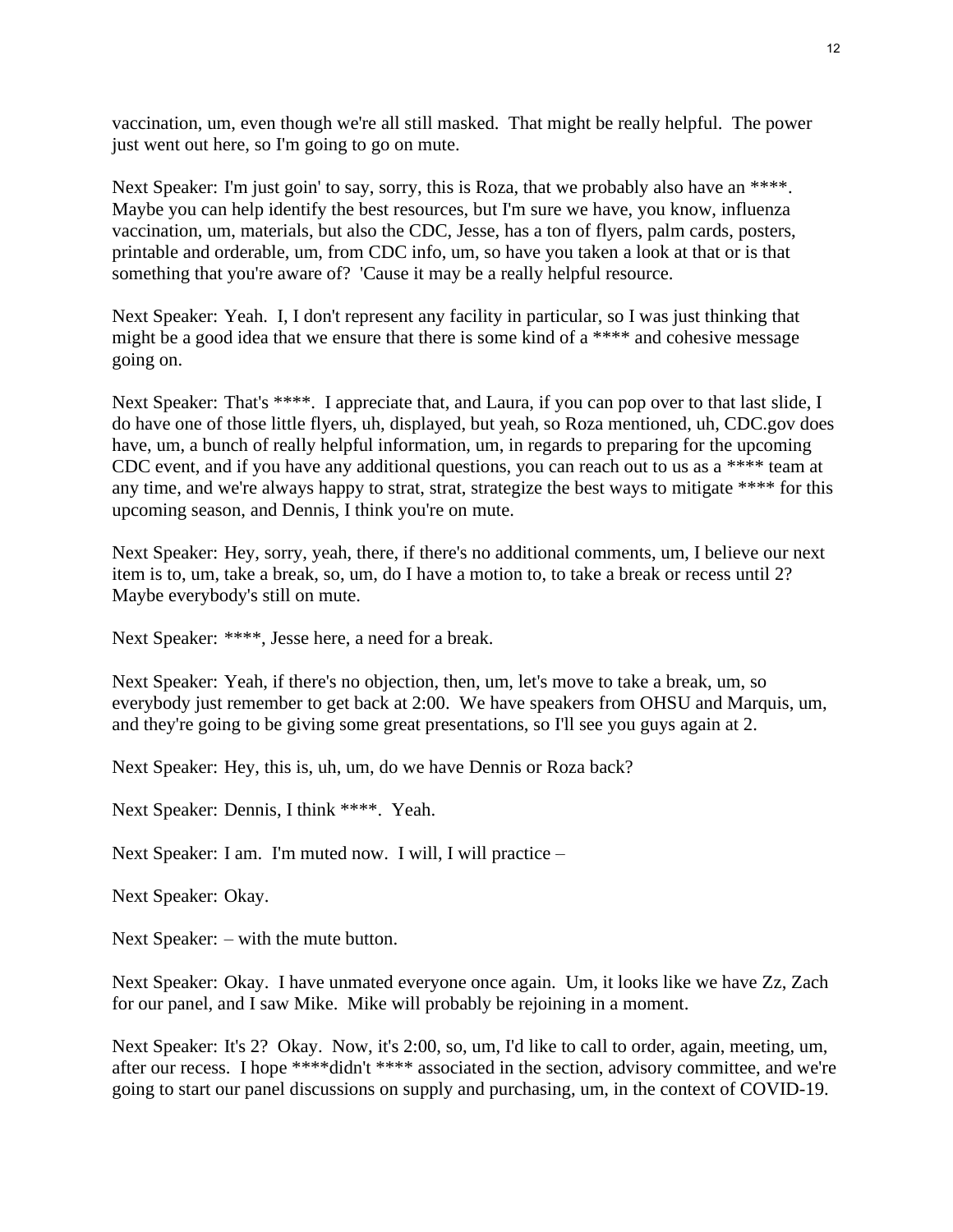I believe Zach Fogg has joined us. He's the vice president of operations at Marquis Companies, and we're also going to have Mike McCaffrey, uh, who's the associate vice president of logistics and supply chain at OHSU.

Next Speaker: Mike, are you able to put on your video?

Next Speaker: I, I saw Mike for a moment, um, so he is around. Um –

Next Speaker: Okay. Let's give him a moment to, to join us, and then we'll get \*\*\*\*. Great. Thank you so much for clearing that up. You know what? I'm goin' to turn myself off.

Next Speaker: And, me too. All you, Zach.

Next Speaker: Uh, thank you for having me. \*\*\*\*, uh, this application sent me to my other camera, so I was quickly shifting, uh, \*\*\*\*. Um, is someone going to be playing my PowerPoint for me?

Next Speaker: Uh, yes. Um, let me pull up the presentation.

Next Speaker: Perfect. Thank you. While that's going on, I'll just say obviously this is, uh, been a hot topic with the whole pandemic, um, sourcing, and, uh, ensuring that your facilities or whatever health care facility has the appropriate, uh, PPE to keep your residents and staff, uh, safe. Um, now that this whole pandemic, um, was \*\*\*\* where it's \*\*\*\* is \*\*\*\* it felt \*\*\*\* and anything that might cause large, um, changes in, in how we're using PPE, um, has caused, you know, dramatic \*\*\*\* or, um, \*\*\*\*, uh, you know, going really, really high, so, um, I'll be going through, um, kind of big picture, what we've been doing from sourcing strategies, um, some things that we've done to unsure, uh, adequate stock and kinda best practices, and, um, some of the challenges that we face, so, uh, go to the next slide. Thank you, so, uh, go ahead and click one more. Um, so the beginning, I'm just going to start at the beginning of, of the pandemic. You know, we were like, uh, we were trying to source from anywhere and everywhere. Um, I'll tell you we were, we were calling, um, manufacturers in Mexico, in China, um, and we actually were very close to pulling the trigger on a million dollar, uh, PPE shipment from China, and until we got, uh, the person that was working and sourcing that, uh, decided to back out, which I was very happy about, 'cause it ended up being a scam, and earlier in the pandemic, you know, everyone's going to be so desperate, it was, uh, it was, unfortunately, an environment where there was people scamming and trying to, trying to do whatever they can, um, you know, to make a little bit of money. Um, go to the next, uh, hit next please. The other, uh, the thing that we really did though is we leveraged our vendor relationships, um, to get us PPE, so, you know, some of these people really came through in the short-term. Um, we have \*\*\*\* by results. Um, they do, uh, all of our, uh, they did our uniforms. They did all of our kind of Marquis, um, apparel, and if somehow, they also were able to provide PPE, um, at this time, and so we were able to, uh, leverage this relationship to, uh, source PPE. We also used our medical \*\*\*\* TwinMed, um, and then, uh, direct supply as well, um, but I'll tell you that it, it was a time where, I know, the hospitals and other health care settings, um, you know, they might be contracted with either the manufacturer themselves or huge companies that they were their source of PPE. Um, luckily for us, some of these, you know, inspire results in TwinMed, and,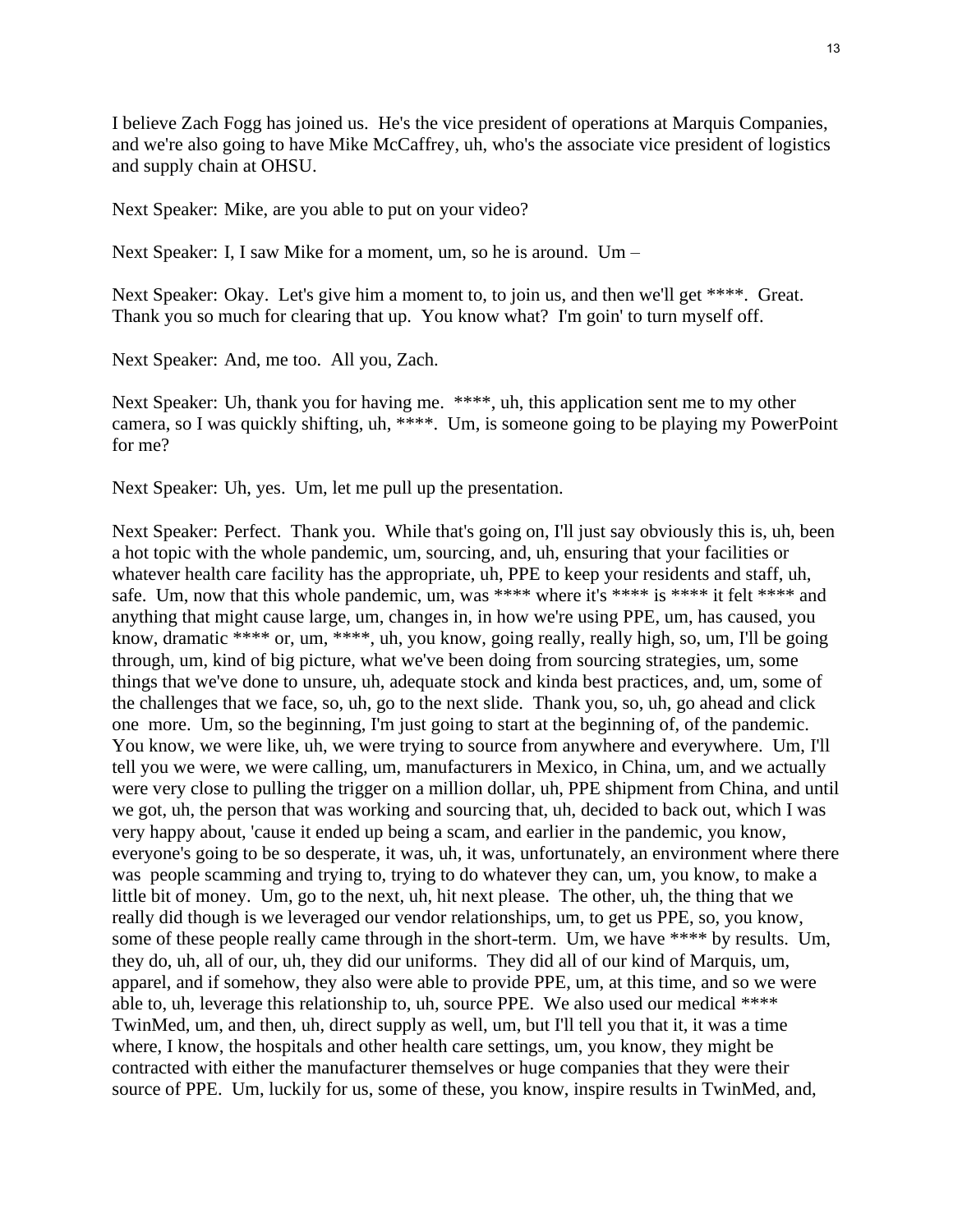um, multiple different sourcing options, so while one PPE manufacturer maybe was cut off or we couldn't get it from China \*\*\*\*, uh, they were able to get it from another source, and so leveraging those relationships was, was key in the beginning of the pandemic, um, more than anything. Uh, hit the next button. Um, but we also were, uh, you know, having to do the same thing everyone else was and, um, make, making PPE, um, making face shields, making masks, doing everything we can, so, you know, in the beginning of this, uh, pandemic, it, it was a, it was crisis mode trying to get anything we can to again ensure our staff and residents have what they need. Again, you were very fortunate that we could manage our, uh, vending relationships and get it very quickly, and we were, um, I felt that in the beginning of the pandemic \*\*\*\* a few companies that actually had, um, adequate PPE for masks, gowns, and, uh, eye protection. \*\*\*\* next. Um, through this process, we actually created this in-house, uh, application, um, through a, uh, Microsoft platform that enable us to track, and so I \*\*\*\* and understand where is each of my facilities at, um, uh, either skilled nursing facilities, assisted living facilities, um, memory care. Where were they at from each PPE at? You know, do they have the adequate amount, and, um, I wanted to be able to give, um, \*\*\*\* so ensure that we can get them what they need. Um, go ahead and hit next. So, this, uh, this application, this is just an example of this kind of \*\*\*\* we created. This enabled us to see a dashboard level, high big picture, what inventory in our emergency stock do we have, um, at company level. Um, what does each facility have in stock? We also have isolation tracking that we were able to do as well as, um, have the facilities and the ability to submit emergency suppliers, um, through this system as well. Um, we came up with a system. Um, we kind of felt \*\*\*\* level of what we expect each facility to have on hand of each PPE item. Um, yeah, we came up with a metric say 10 percent of your residents have COVID, um, you need to ensure that, um, you know, \*\*\*\*, you need to ensure that \*\*\*\* the PPE necessary we can, we can provide for the next 14, 21, potentially 30 days. Uh, I think originally we set the bar a little bit lower to just be, uh, to be safe with the amount of PPE available, uh, but it's something that I think really helped us navigate, uh, through maybe the early times and on. Um, I'm telling you this \*\*\*\* level. I saw so many different \*\*\*\* reports on so many different, uh, methods to kind of be like how much PPE you're going to need. I'll tell you that every building needs a little bit different. Every building burned a little bit faster, a little bit slower, and, um, and so we, we kinda had to come up with an average, what we felt was appropriate, and adjust, uh, based on that. I will tell you today we actually don't utilize this platform anymore, uh, because we have adequate access to the PPE as well as a, a stock of emergent, emergency stock that we feel is, is appropriate, um, but this was very nice and convenient to have at a time that was, uh, very, very challenging. Um, go ahead and hit, hit next. Um, emergency search. You have to have emergency staff if you \*\*\*\*. Um, I'm going to go through a, a few different kinda things that causes us to either have huge waves of certain PPE items. You have to have this emergency PPE on hand. Um, I know that there was, uh, some potential for proposed rules to have to have a certain amount of PPE, uh, \*\*\*\* maybe an Oregon level well, whether it's 30 days or 90 days of, you know, what, what you normally use on average. Um, I'll tell you right now that we, we got so much early on in the pandemic that, um, our emergency stock is, is a point where I feel confident we, easily it'll be past 30 days, if not more, if, if no other PPE, um, coming in from our vendors, so get, getting that stock and having that appropriate amount and that backup gives me a lot of peace of mind and, and, and gives me a confidence that we're going to be fine if anything happens. Now, um, you know, there, there's, there's, there's other challenges, obviously, to doing that, storing it. Um, we used a couple of the public storage units, and then our \*\*\*\* medical supplier also stores a majority of our stock, uh, as well. Um, go ahead to the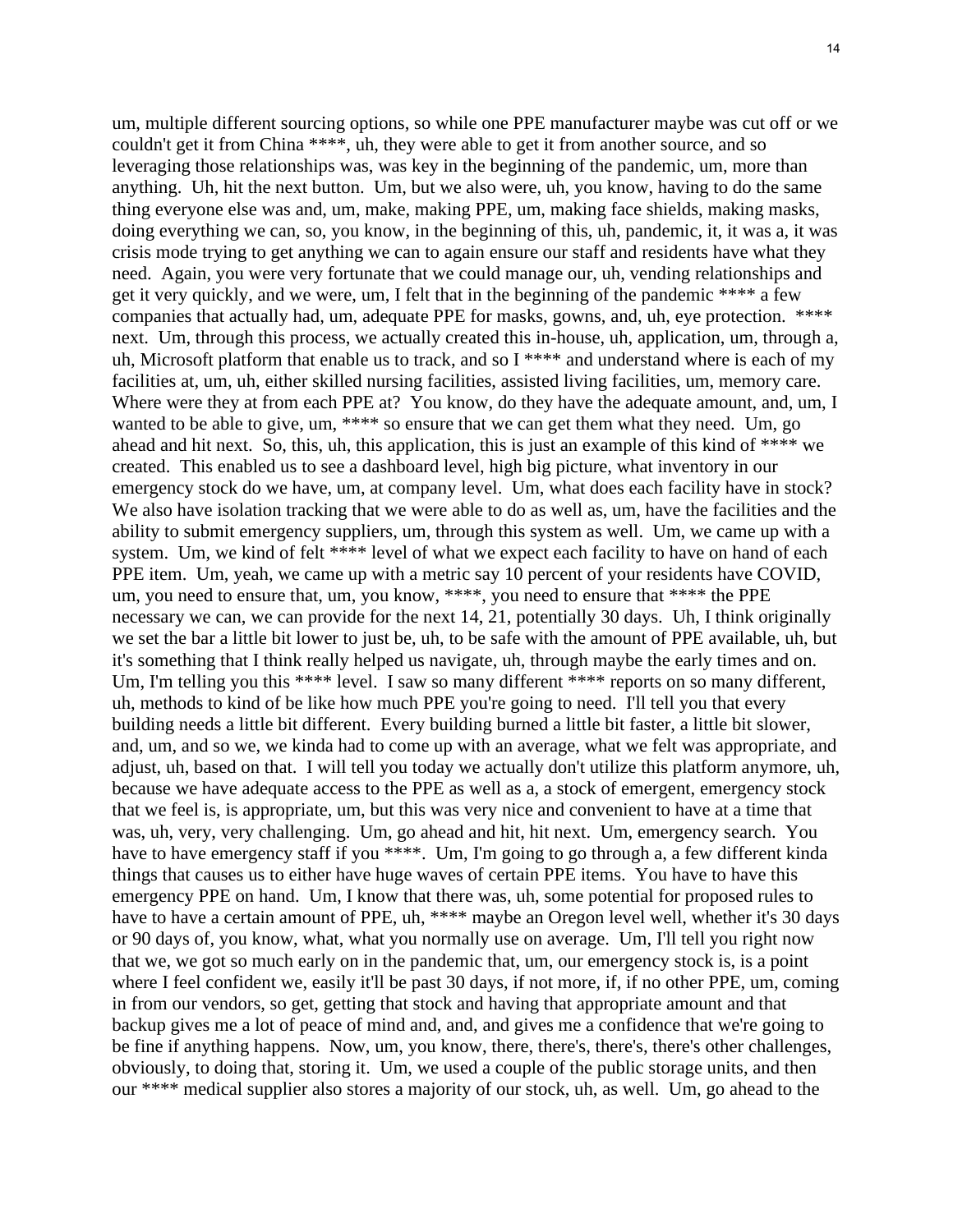next slide. The, um, a few different, you know, reasons or ways that we kind of burn through PPE is regulatory changes, uh, and so go ahead and hit next. Um, eye protection, um, the, this just went in maybe about a month ago. I can't remember how long ago. Um, that put, uh, facilities back in eye protection. It was a big one. Um, you know, it's something where we, uh, you know, where they get 2 months' of not a single positive case and in our facilities, and now, um, you know, now, things with, with the delta are rising again, and, uh, Brown puts, uh, you know, the rule in place that we, uh, \*\*\*\* eye protection again based on county, uh, cases, and this was a huge wave. You know, we went from really using none unless we were in outbreak status, which we weren't, to almost every facility was in, um, this moderate level, and so it, it caused a huge wave of people needing to order from our medical supplier, but at the time, you know, every single facility was prob'ly doing the same thing, and so while the medical suppliers, um, you know, it was a lot harder to get huge quantities at that point, um, we were able to lean on our emergency stock in, in those situations. Go ahead and hit the next slide. Um, another thing that causes those is the delta. You know, you have huge, um, waves and outbreaks, uh, while not huge spreads. Um, the, the burden or the things that it puts on the facilities when you do have outbreaks, you know, one or two cases even, um, you know, we \*\*\*\* obviously, you put everyone in \*\*\*\*, and, um, that \*\*\*\* case \*\*\*\*, you burn through those things like crazy. Do you wanna hit next? Um, \*\*\*\* would be probably, in my opinion, the single greatest, uh, PPE, one of the biggest challenges that we have, um, for a lot of the reasons, but, um, they're one of the more expensive items as well, and so, uh, both kind of regulatory changes as well as delta outbreaks and, and, uh, COVID outbreaks and waves can really \*\*\*\* put a lot of pressure on your ability \*\*\*\* PPE at. Again, just, uh, having that, um, emergency storage is critical. Go ahead and hit, hit next. Uh, best practice, so consistently, you know, we look at our PPE emergency storage. I'll do that, and identify, I'll tell you right now. You know, we have over 200,000 standard masks. We have 75,000 face shields. We have a crazy amount of gowns, over 200,000 gowns. Um, N95s con, I guess, they continue to be the more challenging thing, um, and it, it, uh, is something that every time that we'll use in mass quantity, you need the building needs, uh, 200. You know, I might only have 10,000, and so if every building also needs 200, 300, we go through that quickly, and so, um, best practice is, obviously, every time you use it is to reorder, and so recently with, uh, some of the delta, uh, surges, we used quite a bit, and we \*\*\*\*, uh, that, that item, we went to our \*\*\*\* suppliers and, um, you know, we were getting kind of a large like 5 to 7 dollars for \*\*\*\* amount, and, um, and so we have to look elsewhere, to another, to another source and say hey, you, you mind providing it for 80 cents or a dollar \*\*\*\* 12,000 N95s right now, and we kinda take that approach is that, you know, if we can find high quality, uh, PPE products and, and get it at a larger volume, um, that's what I would recommend and then keep replenishing your emergency stock, makin' sure you have that. Um, I will tell you that I know, um, you know, we had 17 skilled facilities, uh, five to six, uh, we're about to open another assisted living facility \*\*\*\* and independent living. Um, we have a scale, a volume where buying 10,000 masks is an easy decision or, or 20 to 30,000. It might be harder for some of these smaller companies, um, uh, and, and so that if you have, you know, some of its customers had really reached out to us, and, and we try to help. Um, I'd say that there was an ability to go on with a bigger provider, just say hey, I know you're going to need PPE as well. Can you help maybe get me 1,000? I don't, you know, I don't need 10,000, um, but try to help, help other providers in that way, um, 'cause I know it, it can be easier for these larger, uh, companies and not, not some of the smaller amount of pop, uh, facilities. Uh, do you wanna go ahead and hit next? And then, just, uh, some strategies. Obviously, you know, right now, um, is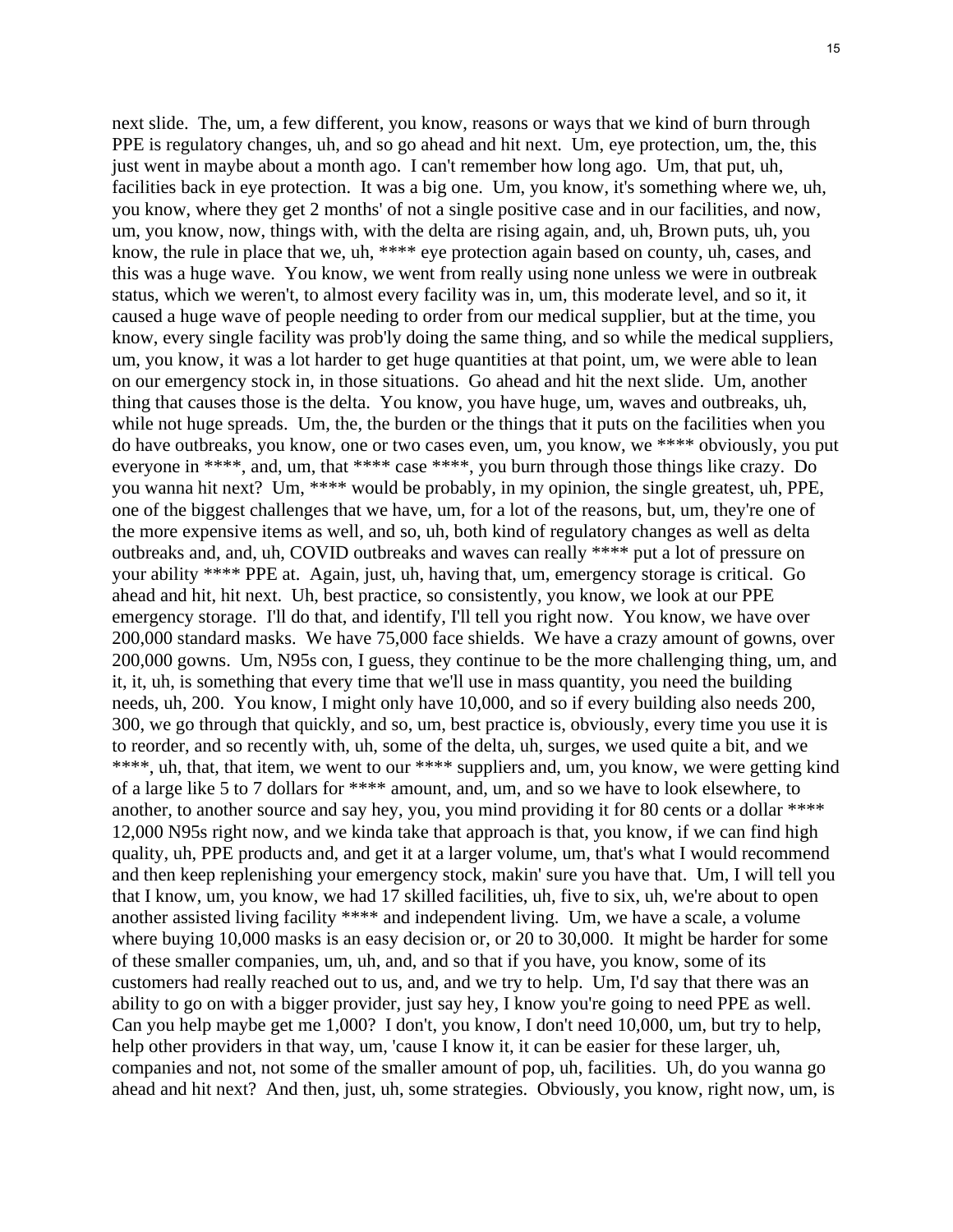really not the time that we can be, um, you know, doing anything significant to, to try to reduce some of those PPE usage \*\*\*\* using more right now, but, um, but go ahead and hit next. Um, I think that there, you know, I had mentioned the N95 usage is probably the, the biggest one, and, um, there has been times we have to go to conversation methods instead of using a, a single use, uh, potentially having to use it more, uh, more than that single use time, um, but, but for the most part, uh, you know, trying to be consistent, uh, do things best practice is, is, is ideal. Um, go ahead and hit next. Um, some of the challenges, um, and I'm sorry \*\*\*\* this slide \*\*\*\* about animations. Uh, go ahead and hit next a couple times. Um, cost, uh, the regulatory environment is a big deal. Uh, sorry go back one. Go back to the last slide. Thank you. Um, obviously, the regulatory environment, anytime these huge waves happen, they can cause these suppliers to, to run \*\*\*\* very quickly, and they don't want to give everything away, 'cause they need to keep their own in case, uh, they can't, uh, continue to get their source. Um, N95s, uh, from a sizing standpoint is a continued challenge. Um, you know, I talk about getting a bulk order of N95s. Well, that's one company. That's one brand of N95 I'm getting, and now I've got, uh, facilities with staff that, tiny little faces. They might need an extra small, extra, extra small N95 and finding those very specific, uh, N95 options are, are limited, and I, I've seen facilities having to go on Amazon or on any other source and finding, you know, may not, not buying in bulk but buying a smaller, um, so finding the, the specific, uh, sizing has, has been a little bit of a challenge and then the cops. You know, Oregon, we're lucky. Uh, you know, we have, um, a great Medicaid system. We've had enhanced Medicaid, uh, rates for a lot of different things. Um, not every state has that. Not every, uh, state has this ability to get, uh, reimbursement for testing, so we \*\*\*\*, we're, we're bleeding right now for our, you know, staffing, our, our census is low. Um, financially, no providers right now, I imagine, are doing well, and the cost of, uh, you know, to be honest, I'm sure there's some suppliers that are prob'ly price gouging a little bit. They can. There's a lot of people who are wanting to get that same piece of PPE, and the cost has been exorbitant, and it continues to be a challenge, um, but it's something that, uh, you as a provider, us as Marquis, uh, we will continue to do to keep our residents, uh, and staff safe. Uh, go ahead and hit next. Can you hit next three times? Um, and just moving forward, uh, again, I, I think best practice and what you, you as, uh, uh, tellin' the providers \*\*\*\* health systems, ensure that you have, uh, an adequate emergency stock. You \*\*\*\* there's goin' to be short-term moments where, uh, sourcing options might be limited. Um, the, the handshake is for, uh, \*\*\*\* vendor relationships or partnerships that you can rely on. You, uh, have the benefit of having long-term vendor partners. That long-term relationship really helped us in, in crisis \*\*\*\*. Um, I don't think we would've been able to get PPE in the beginning if we didn't have that, and so I'd say that we're \*\*\*\* trying to strengthen your vendor partners and do what you can to, um, you know, be a priority, um, uh, from your, from your source, and then just facility stock, ensure that your facilities have, uh, the \*\*\*\* levels that they need to make it through the next 14, 21, 30 days, and if you need to supplement 'em through big waves where there's an, an outbreak or whatever it might be, um, ensure that you can, um, that you do have that in the facility. Um, I, I realize I didn't say this in the beginning, 'cause I know we were getting the PowerPoint up. Um, I, I am the vice president of Marquis for, uh, 25 to 26 facilities, and, um, you know, I've been, I'm, I'm continuing to be involved in the PPE, uh, sourcing process, and, um, you know, I imagine that, uh, it'll, it'll continue to go in waves, and just ensuring that you have that emergency stock is, is prob'ly my biggest, uh, piece of advice. Thank you very much again for having me. I don't know if there's questions. I think we're goin' to another panel before we move on.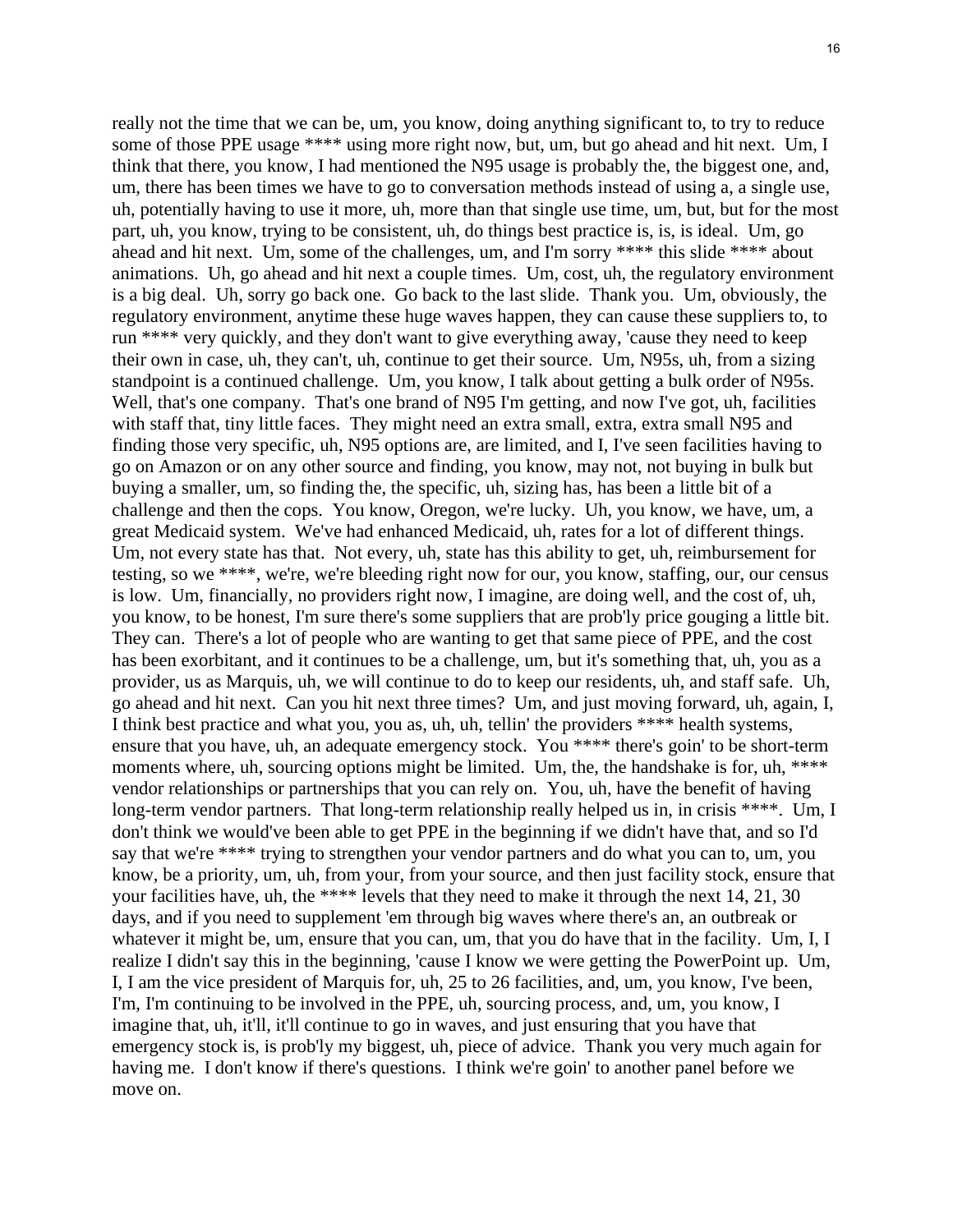Next Speaker: Yes. I think we have our second panelist on the line. I think we'll try to do that first.

Next Speaker: Great.

Next Speaker: Mike, are you on the line from OHSU?

Next Speaker: Dennis, I'll tell you what. Um, if you wanna facilitate some conversation and discussion, I'll reach out to Mike and see if I can't, uh, get him on the line.

Next Speaker: Sure.

Next Speaker: Are you unable to unmute – this is Laura. Mike, are you able to unmute yourself?

Next Speaker: Are you talking to Mike? I think you're talking to Mike. Oh, Mike's on. Yeah, I see Mike on there already actually.

Next Speaker: Oh, he's on. Oh, perfect.

Next Speaker: Yeah. Yeah.

Next Speaker: Yeah, Mike, if you're able to turn on your audio and video, that would be amazing.

Next Speaker: Can you hear me?

Next Speaker: There you go. Yeah.

Next Speaker: \*\*\*\* my webcam. There we go.

Next Speaker: Hey, Mike.

Next Speaker: Hey. All right. Just you tell me when I'm ready to go, and I'll, I'll go ahead and start. Did I lose ya?

Next Speaker: Okay.

Next Speaker: Go ahead.

Next Speaker: We should be ready to go right now. We, uh, yeah, we can hear you.

Next Speaker: Okay. Okay. All right. Uh, good afternoon, everybody. Thanks for, uh, uh, providing this opportunity to, to speak with you all. I'm, I'm Mike McCaffrey. I'm the associate vice president for logistics and supply chain, uh, here at OHSU. Just in terms of perspective, um, OHSU is, uh, I'd say a 555-bed hospital. We spend about 100 and, 175 million dollars a year on,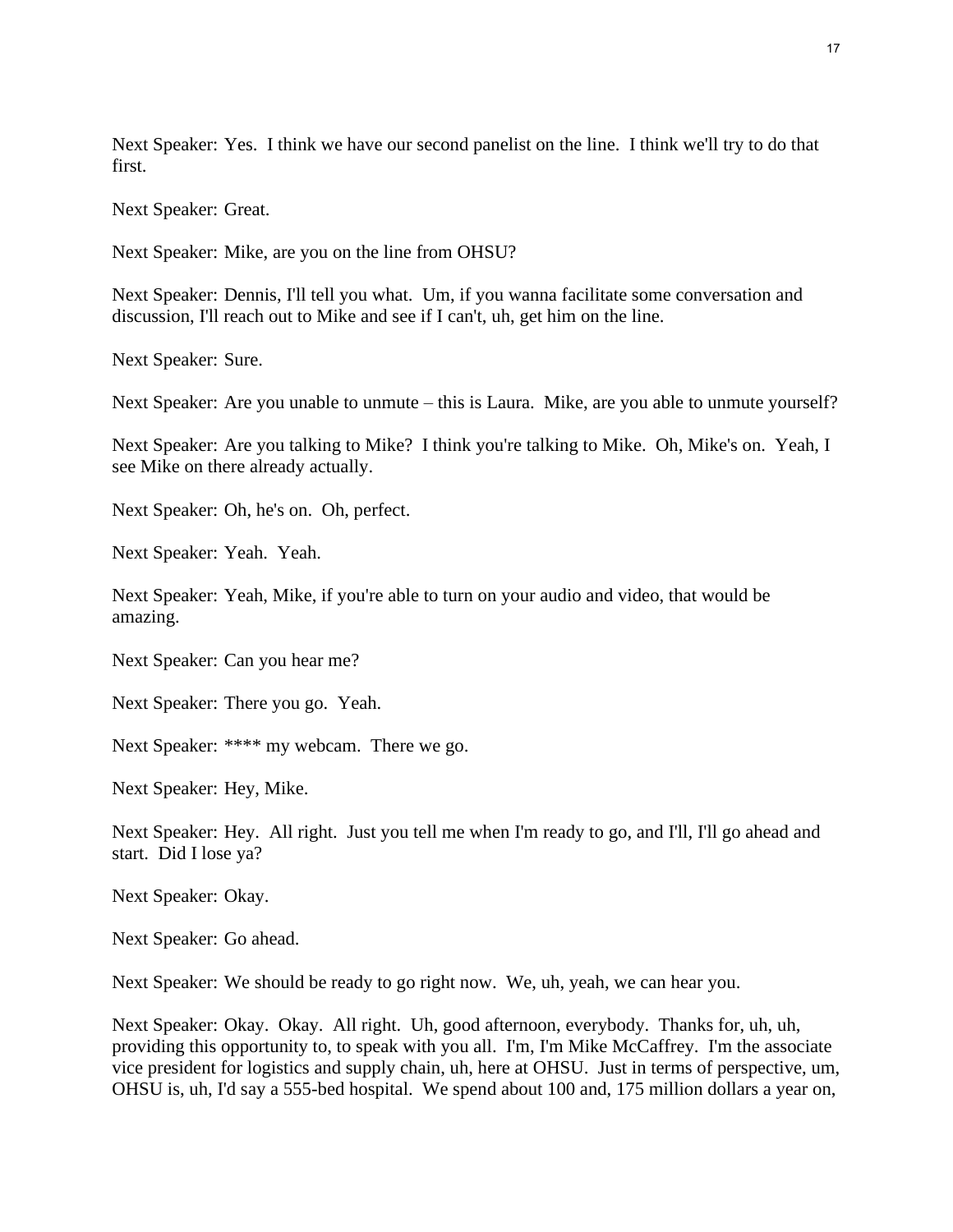um, medical surgical supplies and about the same on pharmaceutical supplies, um, and I've been with OHSU about 17 years, so I think we're going to pull up my slides there. So, yeah, I, I thought I'd share some of the things that we came across in this, um, during the COVID, um, uh, I guess the past 8, 18 months. Um, you can go to the next slide. All right. So, the, I think the three things that I really wanted to talk about, um, were, uh, the importance of our supply status transparency from, from the start. Then, I wanted to talk a little bit about our cross-functional committee structure that we used, um, and then, uh, end with some, uh, quick discussion around our, uh, category management structure that was needed. You can go to the next slide.

Next Speaker: I am so sorry. I'm just going to cut in. It looks like these slides are a little bit cut off, um, in terms of who is sharing them. I'm wondering if we can try that again. Sorry, Mike, to, to interrupt there.

Next Speaker: That's okay.

Next Speaker: You might want to enter the slideshow view and then share.

Next Speaker: Huh.

Next Speaker: Oh well. We will definitely get these out via email, so no –

Next Speaker: Okay.

Next Speaker: – fretting.

Next Speaker: Okay. All right. Great, um, so next slide, it's goin' to be a little bit hard to see, um, and it, uh, on this, but it's the intention on the next slide is that we, at the beginning of this, uh, of the pandemic, of course, things were, things were very difficult, tensions were very high and, um, you know, staff, we're hearing about, uh, dire situations across the, across the US and, and globally, right? With, um, using trash bags for gowns and, and having to create their own face shields and, and that type of thing, and well, we were in actually pretty good shape to start. Um, we had, we had a good amount of inventory, uh, in place, um, and at that point, we really didn't fully kind of grasp the importance of sharing our PPE status with our, uh, you know, with our customers, if you will, and so, so instead of us telling the story, the story was being told for us initially, and so we needed to quickly pivot and figure out how to, um, how to communicate how we were doing, 'cause frankly, we were doing pretty well to, to start, so what you're seeing here is, um, early on in the pandemic, we put together a, uh, a dashboard that had different conditions on the left-hand side, had all of our categories, um, on the right side, and, and some kind of, uh, and the next slide, it shows some verbiage that goes along with the status of, uh, of each section, so it, it was really, uh, helpful at that point for staff across the university, uh, to see how much we had on hand, um, and whether we were in a critical place or not and frankly what we were asking them to do, right? Are, are we asking them to conserve or not? Are we, you know, are we okay or, or are we in a difficult situation where different protocols had to be, had to be put in place, um, so, so that was a very quick learning exercise for us, and a template that I'm happy to share, uh, with you all. I think in order though to do this, uh, there were things, and, and I think Zach talked a bit about this, but in order to do this, you really need to know how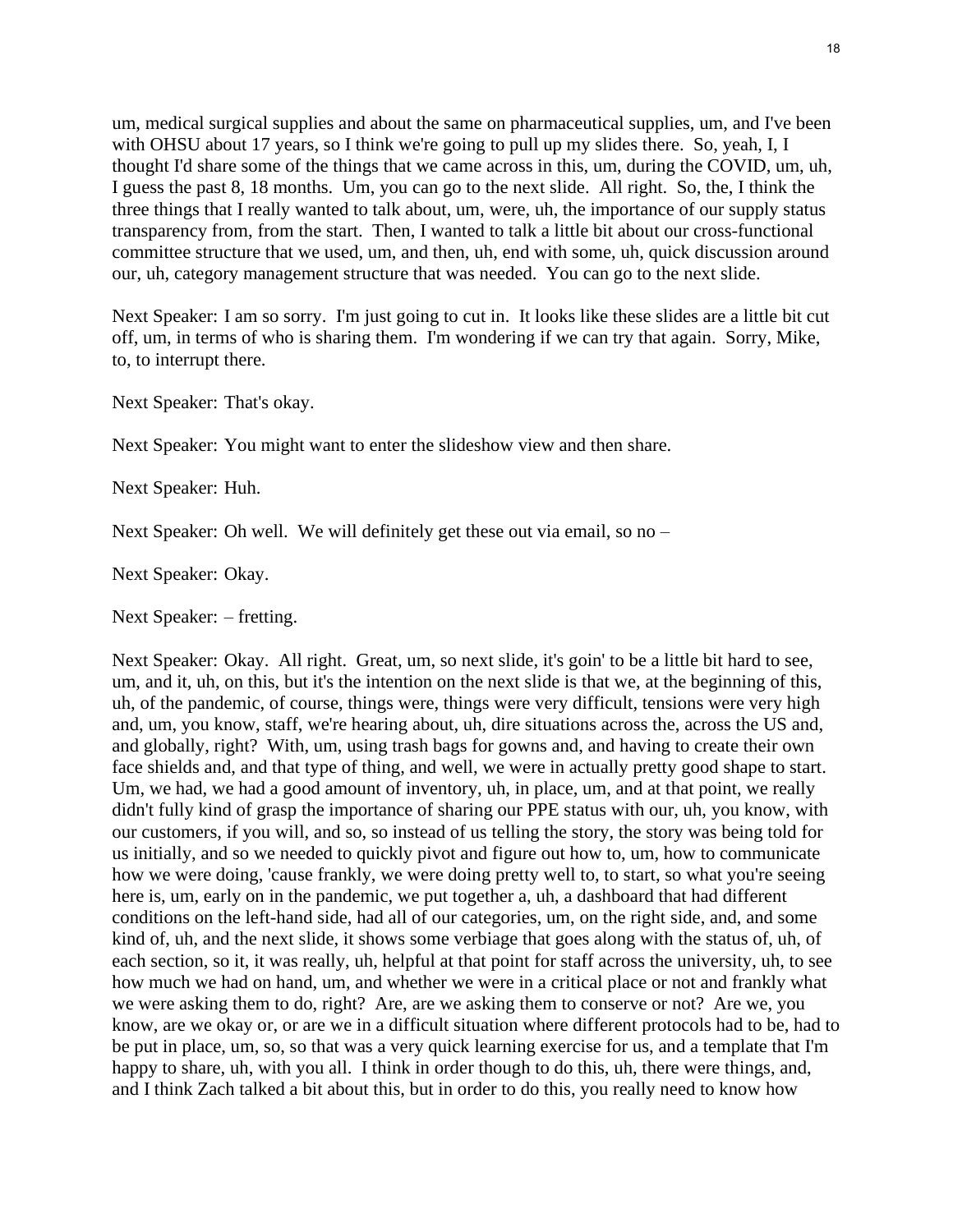much you have on hand first, and, uh, we had the benefit of having a, um, weighted bin system across many of our, uh, clinical areas that tells us exactly how much is in each store room at a given point in time throughout the day, so we had very good insights into how much inventory we had, both, um, yeah, on the nursing units and, uh, in our warehouse and at our distributor, uh, across town, so obviously, No. 1, it was critical, uh, for us to understand what we had on hand, and then No. 2, what's your daily usage? So, how much are you consuming? And, if you know that, of course, you can put together your days on hand. In other words, how long is your inventory going to last? And, this I chart here, uh, is just really an example of one piece of a large spreadsheet that we were using, um, outside of our, um, resource planning tool to, to really manage PPE specifically, so on the left, you see all the different items. On the far right, you see, are on-hands, and then towards the middle, you can see our 1-week and 4-week usage, uh, levels, so from that, we, we could, uh, uh, in the second column from the left, we could say okay, how much do we have? And, and I'll come back to the goal, but our goal, uh, was eventually set to have 120 days on hand, uh, at a minimum to get through a surge, um, but the next thing is that, uh, as you know, demand can change based on a lot of factors. Um, it could be a protocol change. It could be a spike in patients. Uh, it could be lots of different things, so we also connected this information to, uh, our forecast, uh, for patients, for COVID patients, and some of you might be familiar with Peter Graven's work, um, that gets shared with the state, uh, on the forecast for, um, both OHSU and the state in terms of COVID, COVID patients and cases and whatnot, so we were actually able to tie that into, into this information and be able to tell, um, if we were goin' to be able to weather the next surge, uh ,so there's quite a bit of data, but if you had the data, uh, we were able to predict, um, you know, how we would do, and then, um, the last thing I would say here is that we put together some scenario planning where we could plug in, um, an increase in usage. Let's just say, um, maybe as Zach mentioned before, the protocol for N95 use, uh, changed, and, uh, maybe we were looking to move away from a high level conservation, which means that we, we'd use a lot more N95s. Well, we could, we could plug in some numbers, uh, in the highlighted yellow area that would say, okay, how much more are you gonna consume over current, and then, then it would impact, it would impact the on-hand levels and, and tell us, um, you know, how, how long, uh, we would be okay and, and if that scenario would work, so we were able to do, um, a good amount of scenario planning. I guess another example is early on. Uh, you know, procedure masks became absolutely important, and everybody needed to wear them, and, uh, you know, how, how long would our stock of, of procedure masks last, and we, last, and we, uh, went through a number of scenarios to, to ensure, uh, leadership and staff that we had, uh, adequate stock on hand, and we were, um, of course, behind the scenes, um, you know, tracking down additional supplies while, so, um, I think just the other comments I would make around this is like Zach. Having an emergency stock is, is absolutely, absolutely essential. Uh, we have a, a small warehouse at OHSU, about 15,000 square feet, but we had, uh, more than double that with an outside, uh, facility. Uh, our goal was to get to 120 days of, of stock on hand, and for a hospital the size of OHSU, you think of 120 days of gowns, and that's, uh, for example, that's a lotta, that's a lotta space, um, but when things change, it's, it's, uh, your, our lives are a lot easier across the board if we, if we have the stock in hand, and we're not scrambling to, to pull it in. The other thing I think that Zach mentioned that I would echo is those long-term relationships that you build with your vendors. Um, so many times, uh, our key vendors, uh, you know, came to bat for us and, and got us what we needed in very difficult moments, um, so that's critical, and we did go into, um, a couple, uh, commitment, um, agreements for say a 3-year deal on N95s and gowns. Now, we have the volume for that,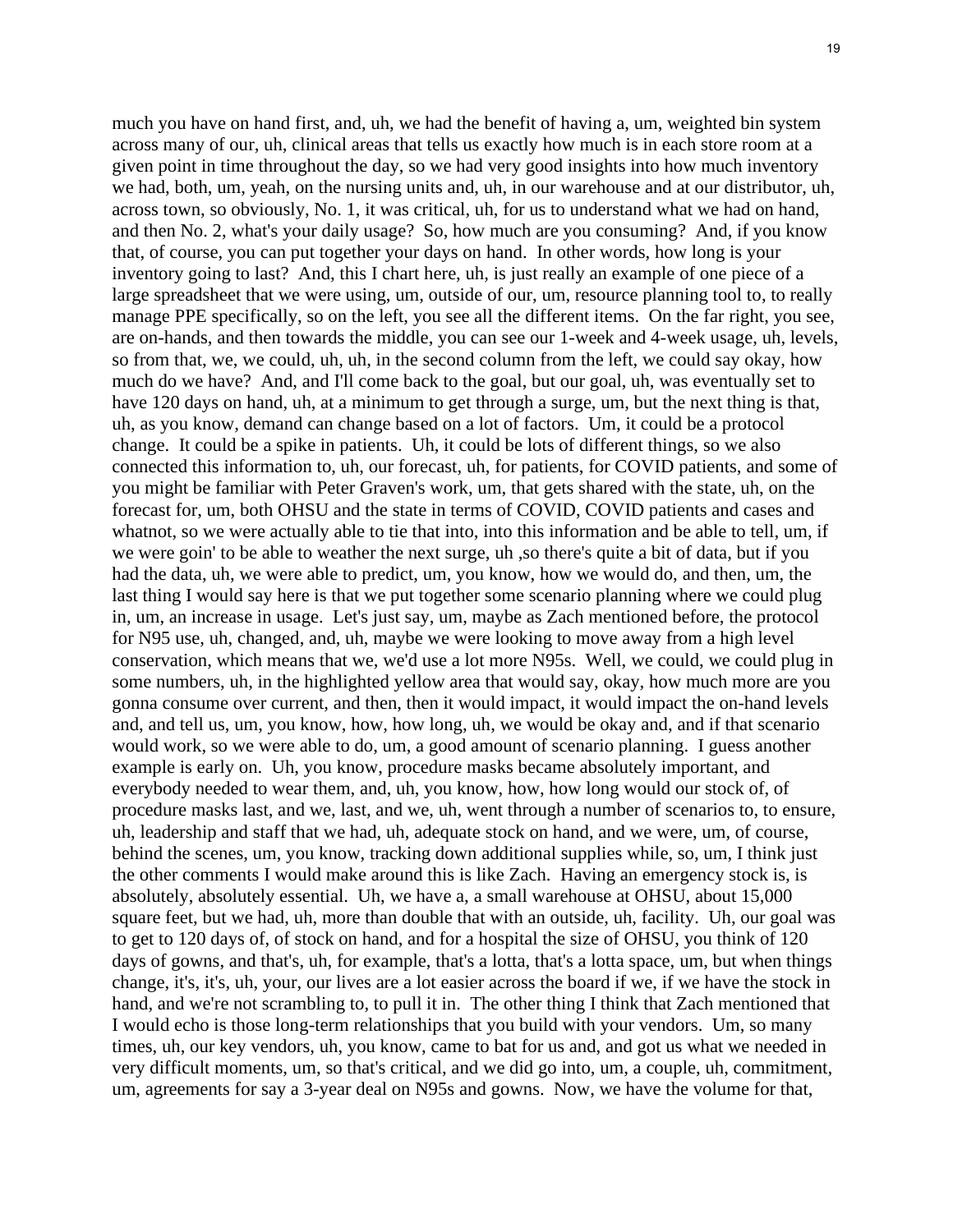but I think, um, Zach's point, uh, earlier is good in terms of partnering to create these type of arrangements so that you're assured that you'll have appropriate, um, appropriate, uh, stock on hand as we go through these, these surges. Can you go to the next slide, please? Oh, actually, um, if you go back, just go back to the, um, the agenda, the top one. There you go, so I, I just wanna talk for a minute about, um, the cross-functional committee structure, so in the situation with, uh, with COVID, we immediately turned on an EOC, um, emergency operations center, and inside of that, there's the logistics chief, which is my role, and of course, PPE fits in with that, and we quickly figured out that within the logistics chief we needed a PPE chief, and, uh, spent quite a bit of, that, that position, spending quite a bit of time, um, uh, communicating and planning, um, but, but as part of that, we created a, a PPE oversight committee, and, uh, what I wanted to share was just the importance of a couple things, but one being the, the, the crossfunctional, um, make-up of the group, so we had supply chain representation, um, me and parts of my team. We had an infection prevention. We had environmental health and safety. We had occupational health. Uh, we had a nursing area, uh, leader representations, uh, representatives, sorry, and, uh, provider representatives, um, across the, across the committee, so that could be in our central, uh, um, capacity management, um, uh, group. It could be infection prevention, that type of thing, and then we had a clinical coach there, which was a partner to me, and I'll talk a little bit more about that as well, but, you know, the, to me, the bottom line is, um, in, in times of scarce PPE and in the situations that we were in, you don't really want me, the supply chain person, uh, making, um, making the PPE protocol decisions. We, you know, we want clinical representation helping to, um, make those determinations on what's appropriate based on the inventory that we have at the time and what we think we're going to have, uh, headed forward, so, um, you know, this committee really spent a lot of time going through appropriate protocol, um, uh, for PPE and whether we needed to conserve more and, and match that up with what we have on hand. Uh, who could go into a room? If we're conserving, if, um, PPE, then some of the learners that we have at OHSU weren't able to go in the room. Um, cases, uh, OR cases were rolled back. Um, we had situations where the, you know, the favorite, uh, purple, purple gloves were, uh, were not available anymore, and we had to pull groups together to figure out what, uh, basic exam gloves would meet the needs, and because the purple had some chemo ratings that, uh, were needed in spots but not needed throughout, so this, this, these cross-functional teams were able to work through those challenges and then create a very clear and concise, um, messaging back to, um, each of the areas, uh, the clinical areas and beyond to let them know what was happening and what they needed to do, so, um, that cross-functional perspective, um, was just critical in, in terms of understanding the workflows, the impacts, and getting the, getting the, the word out, but, um, you know, back to the clinical co-chair that, uh, was with me. That person, um, uh, in, in our case, it was the director of the, the ED for us, um, and she, you know, was tremendous in terms of helping us with the, with some of the tough decisions on, on what type of protocol we would have, um, you know, reuse a mask, uh, uh, N95's extended use, where to do that, where it's safe, um, where, where purple gloves are absolutely requi, are required and where they're not, um, but really, uh, helping to make those, those, um, decisions and make that change stick, so I, I, I felt like that was an absolutely critical part of, of what we did. Um, uh, so yeah, I mean, I think sometimes, uh, PPE, when we hear PPE, it's synonymous with people like me and, and Zach and, and, um, and I think at times, we, we need to think about it as a dyad, uh, between the supply chain leadership team and, uh, a clinical leadership, uh, element, uh, to really create that dyad, um, to, to help, um, to help implement change, and then, uh, the last item I, I wanted to briefly talk about is just the changes we needed to make from a purchasing standpoint.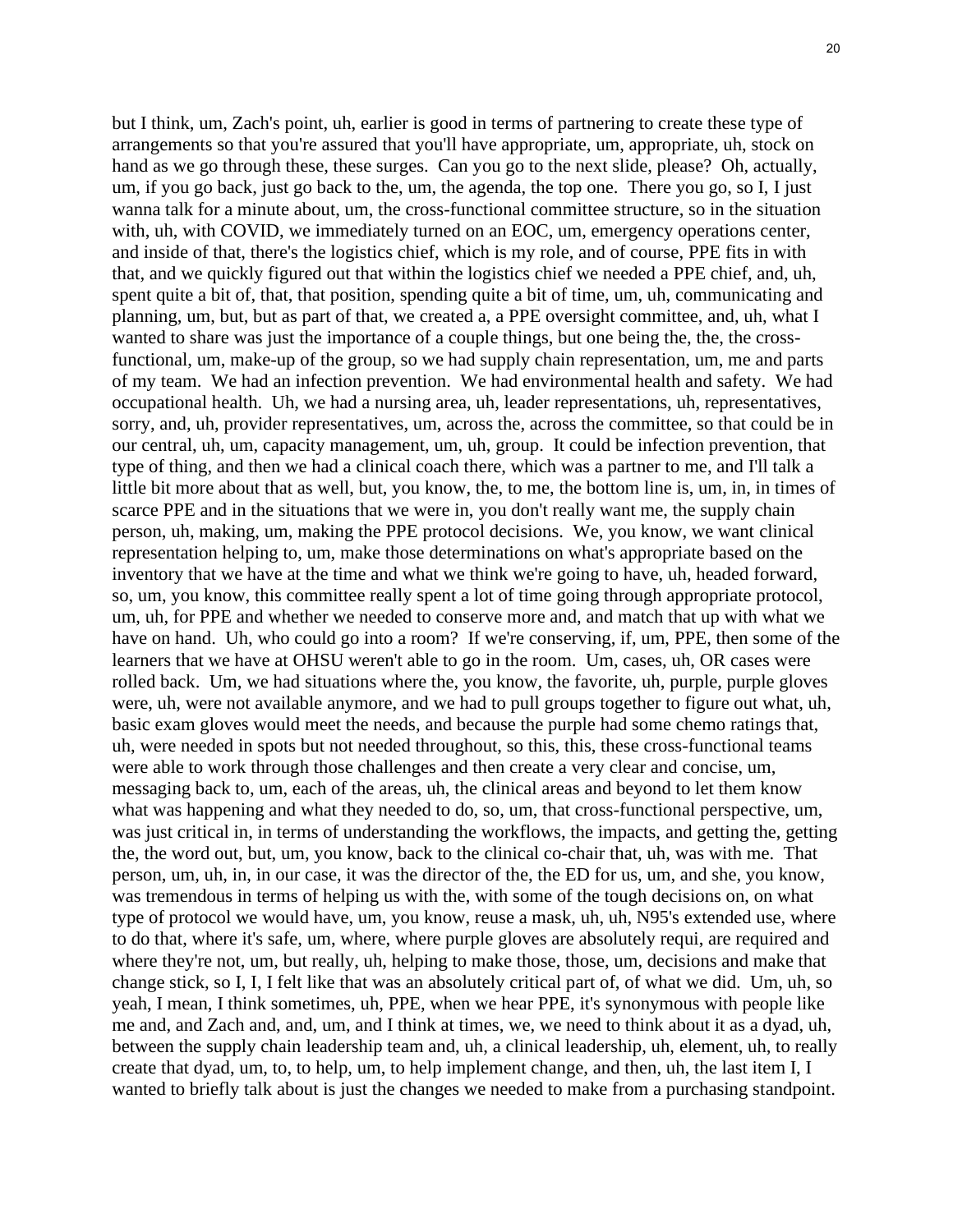This is pretty operational, but, uh, you know, when, in, in normal times, PPE, the purchasing of PPE would be a fraction of, of an individual's job, but as, sa we got into this pandemic, uh, we, it quickly became apparent, uh, that we needed more focus on it, and we actually put three folks, uh, in, in what we call a category management structure, uh, different types of PPE, assign them those roles to go find source, and, uh, and bring in, uh, the necessary PPE, so the message there is really, um, is really, uh, the importance of being flexible in the workforce to be able to, to, uh, ramp up for these type of things and, and times of difficulty, and the last thing I was going to say is that, um, the way I describe it, uh, the current situation is we were in chaos before, right? When we were all scrambling for the same PPE coming from Asia, uh, at high prices and, you know, everything that went with it, and now what I would call is, uh, it's more of a destructed situation, and, uh, we have driver shortages across the US. There are significant global port issues that I'm sure you read about, um, uh, in the headlines, uh, whether that's COVID staffing, uh, COVID issues with staff at, at these ports, whether it's container shortage on one side of the, uh, Pacific, um, production issues, um, but really what this, what this means now is that we're going to be in this situation for a while where, um, we don't know what shortage is going to hit us. The latest one was, uh, sterile sur, surgical gloves, because, uh, the freight carriers didn't have the manpower to get, um, product moved from, from, uh, dock to dock, so, uh, we're, we're in this situation where we're going to be experiencing these shortages, uh, delayed deliveries, and we won't be able to anticipate what product that really will be, but, um, but I think the key is is that you have teams that are ready and, uh, able to quickly determine what alternatives are appropriate, working, again, working with the clinical teams to, to say okay, well, this product is late or isn't coming in. We quickly need a sub. How do we get that sub approved? How do we get that communicated to staff? How do we get education out if it's needed? Um, but that takes a significant amount of, uh, effort, um, but as we, as we enter into this more disrupted, uh, supply chain, um, I think we're going to continue to see these types of, um, issues, and we need to have the, the team ready to, ready to go and ready to, uh, you know, work through these particular items. So, uh, that, that was all that I wanted to share, and I hope, I hope that was rel, relevant for you.

Next Speaker: Okay. Yeah, I think that was, that was a great presentation, you guys, both of you. I think what we'll do now is we'll have, um, uh, you both turned on your cameras, um, now, right? And, we'll open this up to panel discussion, and we still have some time for that, I believe, on the agenda. Okay. Are there any questions from the audience? Um, remember to use the little circular button with the telephone to unmute. Um, feel free to put on your camera, too, when you ask a question. Um, maybe I can get us started off. I mean, you guys mentioned, uh, the PPC, PPE oversight committee, and that's definitely, um, something that we did at Kaiser, um, 'cause, or I've done \*\*\*\* from Kaiser Permanente, and then section prevention, uh, director there, and so we had what we called were tiger teams. So, it would have definitely somebody from material, somebody from operations, somebody from, um, infection prevention so that we'd all go through and approve it as well, and I thought that was so useful, because prior to that, um, we were leaving it to material folks, like we need these masks, and, um, they'd come in, but were they the ones that actually fit the face? And, we needed something that was more \*\*\*\* resistant, you know? Um, and, and, those things, so I was just wondering if the audience, can you guys speak to how maybe you developed those kind of teams or maybe that's something you're going to do in the future now, uh, going forward. And, I know everybody has lots to talk about on this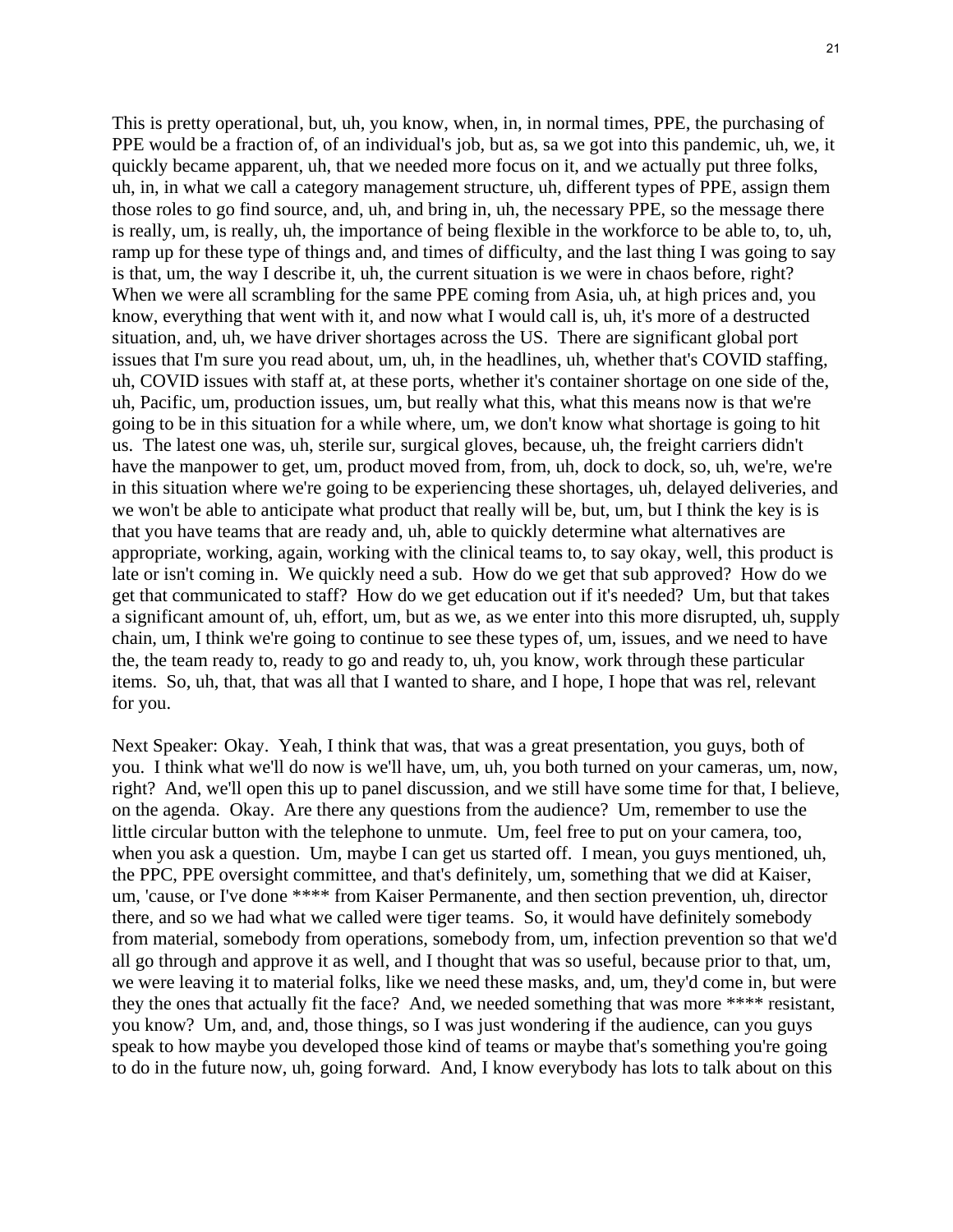'cause it is pretty much almost 50 percent of my day most of the time at, at the beginning, especially encountering an organism to which there were no protocols written, you know?

Next Speaker: Me and my team were meeting daily in the beginning of the pandemic, just constantly, uh, we didn't have a team name but, uh, it, it, it could've been a funny name but it was, uh, my \*\*\*\* critical services infection preventionist, my director of operations and we just met consistently and tried to, you know, brainstorm these very specific pain points \*\*\*\* were having, a specific, you know, could be the alcohol, uh, swab. Could be something as simple as that or as a, all of a sudden, that is a really big pain point for facilities and we just, we have one person that goes out and sources it and the rest figure out where, where do we need to help, uh, that specific facility. Right now, um, unfortunately, we're all, I think we're all living in the, um, if anyone has read, like, this, uh, \*\*\*\* highly effective people. You talk about all the four quadrants. I think we've all been living in this urgent, important quadrant. We're just constantly having to focus on that thing, you know, the things that are important and urgent right now and, uh, I think just getting the group together whenever necessary was, is kinda how we handled it.

Next Speaker: Yeah, at one point, we thought we could turn off the, some of the committee structure, uh, you know?

Next Speaker: Yeah.

Next Speaker: Couple months ago and we quickly figured out that, uh, that wasn't gonna, that wasn't gonna last.

Next Speaker: Yeah, we had a, uh, we had, I, we call him like an ancillary director or someone that was managing out, uh, testing and some of our PPE, uh, the relationship with our PPE vendor and, uh, you know, end of March, April, we, we eliminated the role and I kinda, we had a couple \*\*\*\* that just kinda took on some of the tasks that needed to be ongoing, um, and, uh, now, today, it, it, that role is, uh, necessary again, it feels like, um, but now that we have more steady supply on PPE, it's not as critical on a source, from a sourcing standpoint.

Next Speaker: Mike, hi, Keenan here from Infection Control at OHSU. Um, the, I, I know early on, we tried to turn to state or federal PPE supply and, uh, you describe what that experience was like and, I, I know, maybe that's gotten better or if that's gotten worse or if maybe we've just turned away from it all together.

Next Speaker: Yeah, –

Next Speaker: \*\*\*\* the federal. I'd be interested in that too, you know, it's, the both, it's really interesting.

Next Speaker: Uh, that was a bit of a mixed bag, I think. Um, we did get a large, uh, kinda bolus of, uh, procedure masks that, uh, initially that the state had and, uh, apparently nobody else wanted and we, we, we took, uh, a lot of what they had, uh, and it worked out well because we were able to use it for visitors when that time came, where it was like okay, everybody coming into the hospital had to be masked up and so from that perspective, it worked well. There, the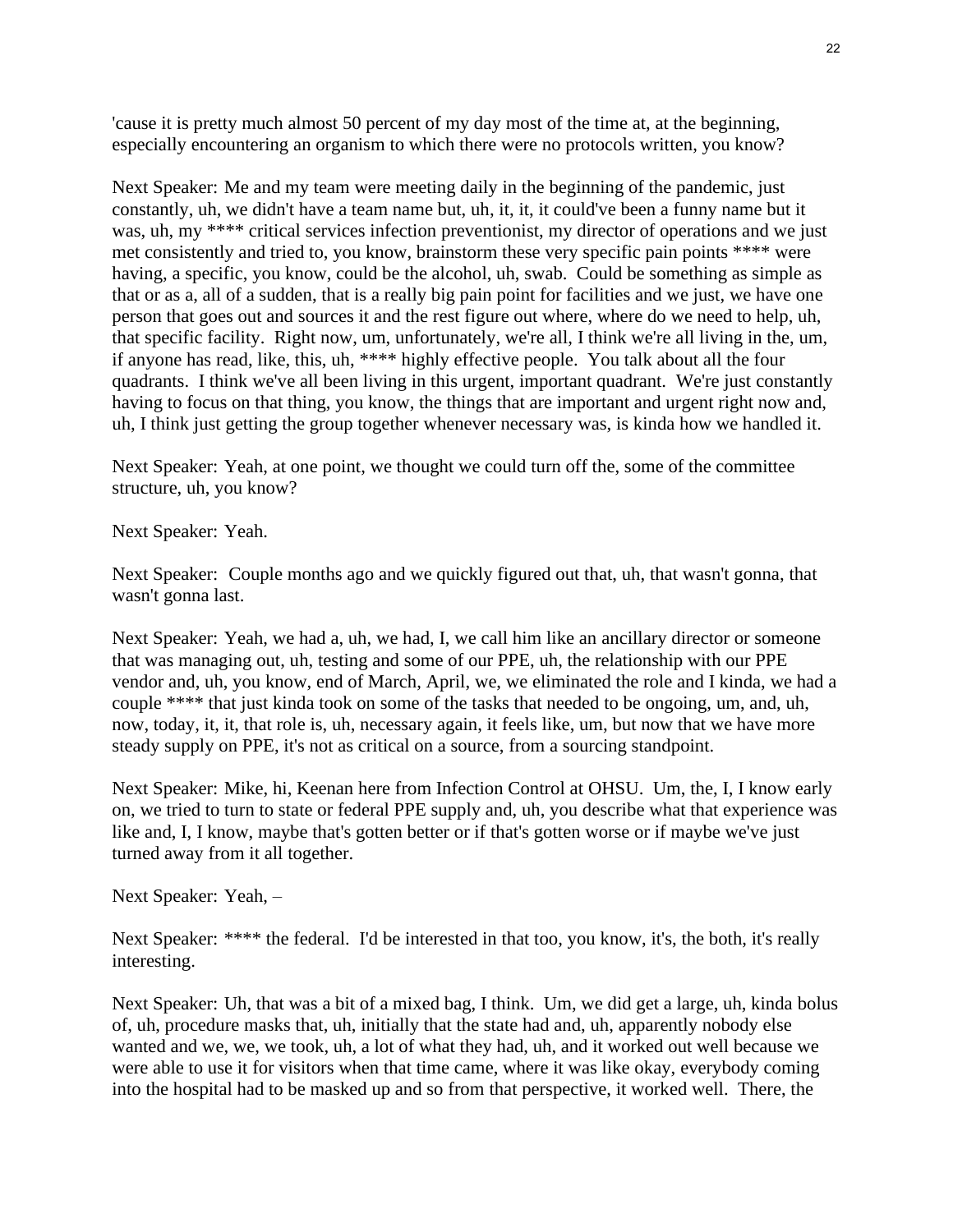N95s were, uh, uh, limited. There were some Gerson's, I think, that, that they had access to but beyond that, it was, it was very limited. Um, gowns were not ideal. I think we used some of the state gowns but they, they weren't ideal but they, they helped us, um, but really, I, you know, in the end, I feel like, um, I feel like we and, and I think Zach said this, I think we've gotta figure out, we have to have the solution, uh, to make, to, to make sure we have what, what we need.

Next Speaker: Oh. Yeah, we, um, you know, when that, the federal PPE came, it was already so far along in the process, whereas like by the time it actually was available, I already had PPE and so, um, –

Next Speaker: Okay.

Next Speaker:  $-$  I think it was, there was even at some points where I was like please go, give this to another provider that really needs it right now, 'cause, like, I already have 300,000 masks or whatever it might be and so, um, I'll tell you, we didn't really take advantage of it as much as we could've just purely 'cause we already had that, we already had it and I didn't wanna take it from someone else that really did need it.

Next Speaker: Yeah, the, the other point I wanted to bring up with the federal PPE or just kinda PPE that's being brought in from outside of the institution is that lot of times, our staff weren't trained to use it or it doesn't meet the OSHA standard, you know, or maybe it meets OSHA but they're not trained to implement it in the appropriate way so that can be dangerous for the healthcare worker in that regard, so it, it's a challenge but it's, I, I see that as a last-ditch effort but sometimes even if it is the last-ditch effort, it's not gonna be effective \*\*\*\*.

Next Speaker: Yeah, you know that we, we utilized our nursing education group to try to get some of that training out on PPE. I mean, some of them were as simple as this gown had a thumb hole –

Next Speaker: Mm hmm.

Next Speaker: – and people were like what do I put in this hole and I was like your thumb, you know, so but we, it was that simple in some cases that, you know, everybody's mind is going, like, what do I do with this COVID and everything and so it was sometimes that simple that we had to explain a thumb hole, you know, \*\*\*\*.

Next Speaker: Yeah, it was, that's challenging, I mean, with the difference, with the shortage of gowns, for example, um, and we were trying to get 'em from wherever we could. Some of 'em would show up and they were so hard to pull off that it became kind of an infection prevention challenge because they're trying to, you know, wrestle with the gown versus just rip it off and go, so, uh, Keenan, I think you bring up a great point. In, in tough situations, you're taking, um, inventory from wherever you can get but oftentimes that's, that presents a new challenge for teams to deal with.

Next Speaker: Found out we had to do a lot of, like, uh, just little physical signs as step by step 'cause I think it's less on, uh, it was more like the, which, which order in the process all the PPE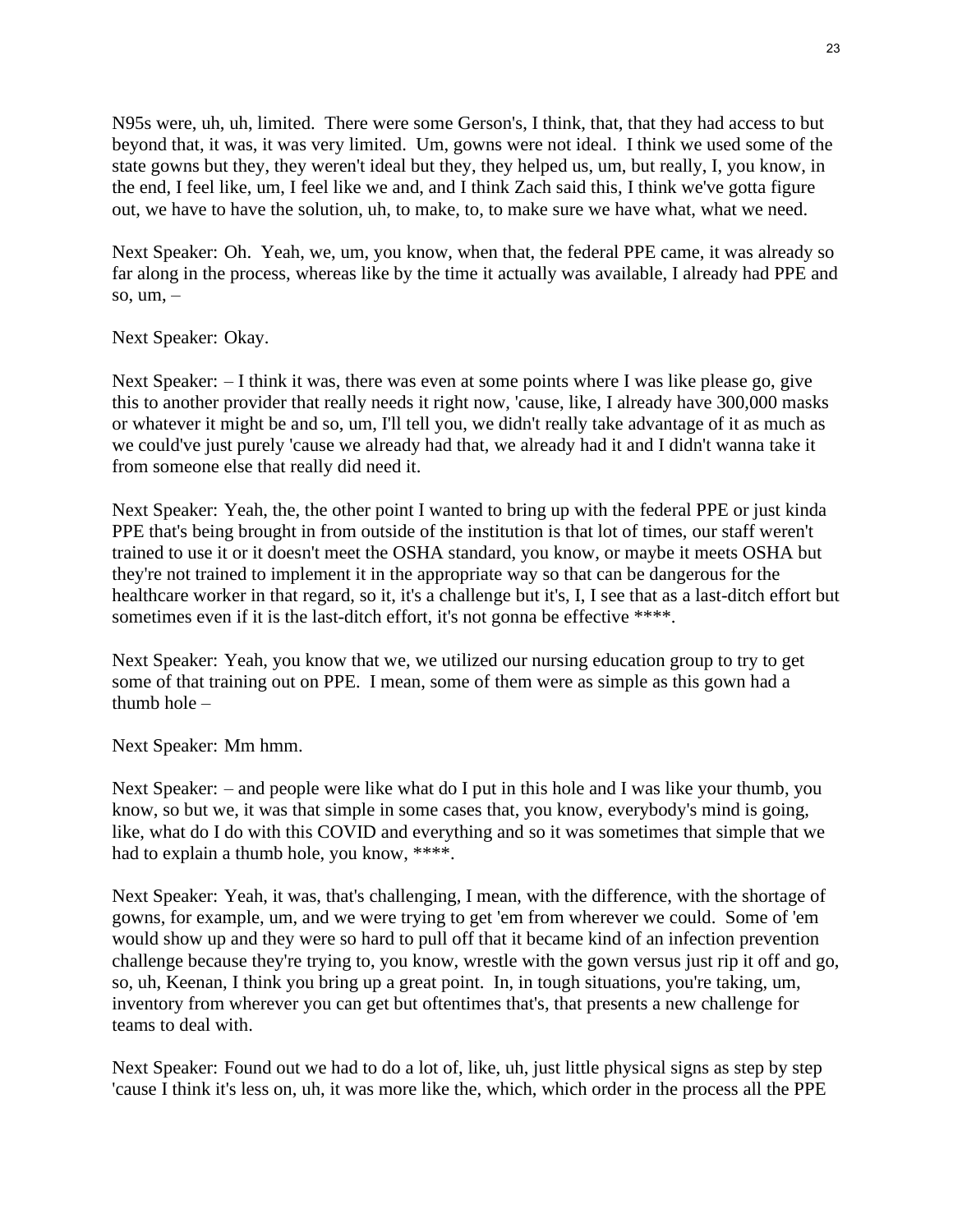goes on and off, uh, I found to be more challenging, so it was like literally a step by step, uh, but we also used a communication platform. We could do an Enterprise little text, uh, to our staff \*\*\*\* facility department and position and it was really useful and we'll, it's been, actually been something that we'll continue to use ongoing, um, is our ability to communicate and educate staff, could be just COVID notifications, it could be anything and, uh, it's been really, really useful.

Next Speaker: I love that idea. Um, I, like, actually just wrote that down. I love that idea. Um, you know, I was wondering, what about, did you guys utilize any of those, the, like the CDC and the World Health Organization, um, put together like some supply tools and burn rate tools just, in those roles, did you guys find those tools useful or did, did you use those tools at all or did you have some ready homegrown?

Next Speaker: Um, at that point, we had kinda created our own burn rate calculator, I guess. Um, like I said earlier in my presentation, it was just so varied by what, what was realistic, what people were actually doing. Um, –

Next Speaker: Yeah.

Christian Cano: – that whenever I saw the CDC, the WHO, uh, ones, um, I thought it was a little conservative, I thought it was, it was a little bit, I thought it was a lot more, I mean, with the realistic was more than what it had so, um, I always wanted to overestimate and say, okay, you know, we might only use eight of this PPE item per day per resident on isolation or whoever, let's assume 15, um, and I just, we tried to get as, you know, and just overestimate the usage, um, but we, we created our own that we went off of.

Next Speaker: Yeah, I think, uh, same situation here. The, I think when we saw that, we had already gone, you know, we were already head long into the process and figured that, figured out that much of what they had was imbedded in, in the, what we had but I'll say that the tool that we created, it just saved our bacon, in terms of, uh, just having that understanding of, of where we were gonna land, um, with the current usage and the scenarios that I talk about. That was, that was really helpful to be able to, you know, go into the EOC and they say, okay, protocol's changing, uh, everybody's –

Next Speaker: Yeah.

Next Speaker: – masking, whatever that is. Okay, they look at me and say well, can we do it? And, uh, I, I'm able to, you know, use the tool and say okay, here, here would be the impact, uh, of that and so I think that was, that and, you know, other situations, where that was really helpful.

Next Speaker: I think we still have a few more minutes. Does anybody have any questions online? Or –

Next Speaker: Hi. This is Brittany from OHA and we actually have a question from the chat and that is what was a, what was effective for tracking down additional stock and what was not?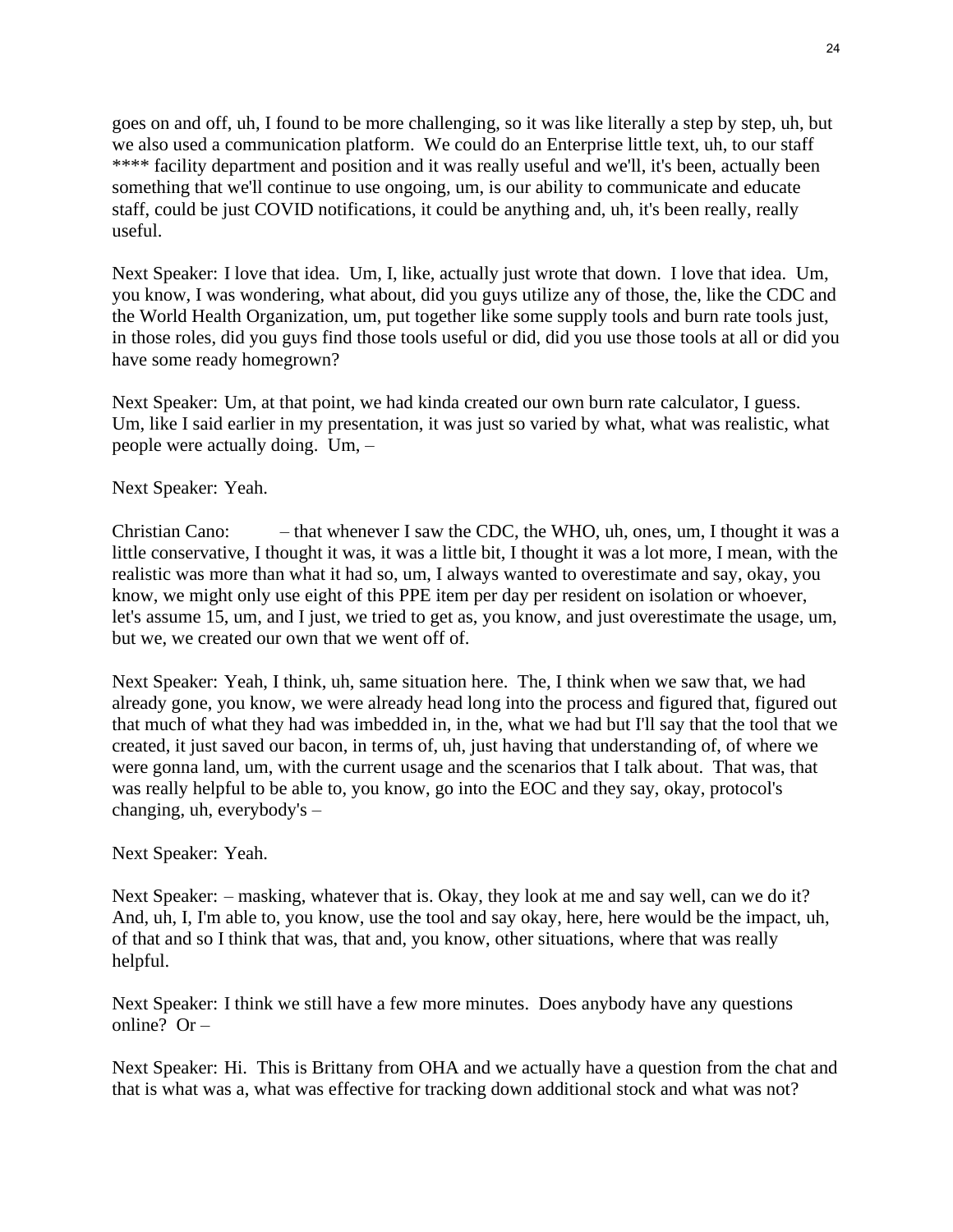Next Speaker: Mm. I'll tell you what wasn't effective is all the phone calls I got that say my uncle Joe and my friend's has PPE and, you know, various places. That was, that, that was really, and I think very well intended, right, but it was hard because it was taking away from, from the work at hand. Um, but I think ultimately, finding the trusted sources, uh, was, was the, was the big part, so going through your GPOs, you're, you know, your distributors that had vetted some of this and that, it took time to get there, um, because of the, uh, you know, you had price gouging, you had counterfeit, you had lots of stuff going on.

Next Speaker: Yep, I completely agree. It was the, the trusted, trusted vendors, um, and like I said earlier, it's a lot easier when you have 25 facilities and we have our own rehab and pharmacy as well and so all of our rehab and pharmacy customers we'd also collaborate with and they might have a, a someone that they trust or utilize that was, uh, good, um, and like I said earlier in, early in the pandemic, we were, we were reaching out to unknown sources. Again, a China source, a Mexico source and they didn't pan out and so the ones that were not trusted, um, they, they didn't work out, so I say utilize the people you do know or the ones that can give a good reference.

Next Speaker: Anyone else have another question? You know, one thing that I wanted to ask but I, I think I know the answer, but when it came to, like, obtaining disinfectant, 'cause a lot of people were trying to push disinfectants around this time and then I'd look at the kill time and it'd be like 10 to 15 minutes, you know? So how did you guys go through that process, like obtaining, um, your just, were you current contracts able to meet that supply need or did you have to reach outside of that and how did you get those approved?

Next Speaker: Uh, Keenan probably could tell better than I could.

Next Speaker: Mm hmm.

Next Speaker: We struggled, um, we struggled there, uh, with some, I forget which one we were shorted on that we, we could no longer get the disinfectant, so we were actually using the tubs, mixing our own stuff and, and filling, filling the tub and so, uh, while I think that was fine in a difficult spot, it, it, it tended to be, um, it didn't have the kind of the process control measures that it really needed, so that, that was, I don't know, Keenan, if you wanna add anything to that but that was a, a challenge for us.

Next Speaker: Yeah, the, uh, so that was the \*\*\*\* TV disinfectant that, apparently, the manufacturer had the chemical disinfectant but they didn't have the actual wipes, uh, to, that are used to, you know, to distribute the disinfectant, so we ended up securing, Mike's team secured, um, a dry wipe that was used for a disinfectant, had that shipped over. We filled the bags in our, as sterile as we could, in the, in our pharmacy, um, did that process there and then distributed out to the units and, well, actually all of OHSU, and we were using those for about 3 weeks or so. Uh, once we got enough supply for the regular disinfectant, we just pitched 'em all and trashed 'em.

Next Speaker: Okay.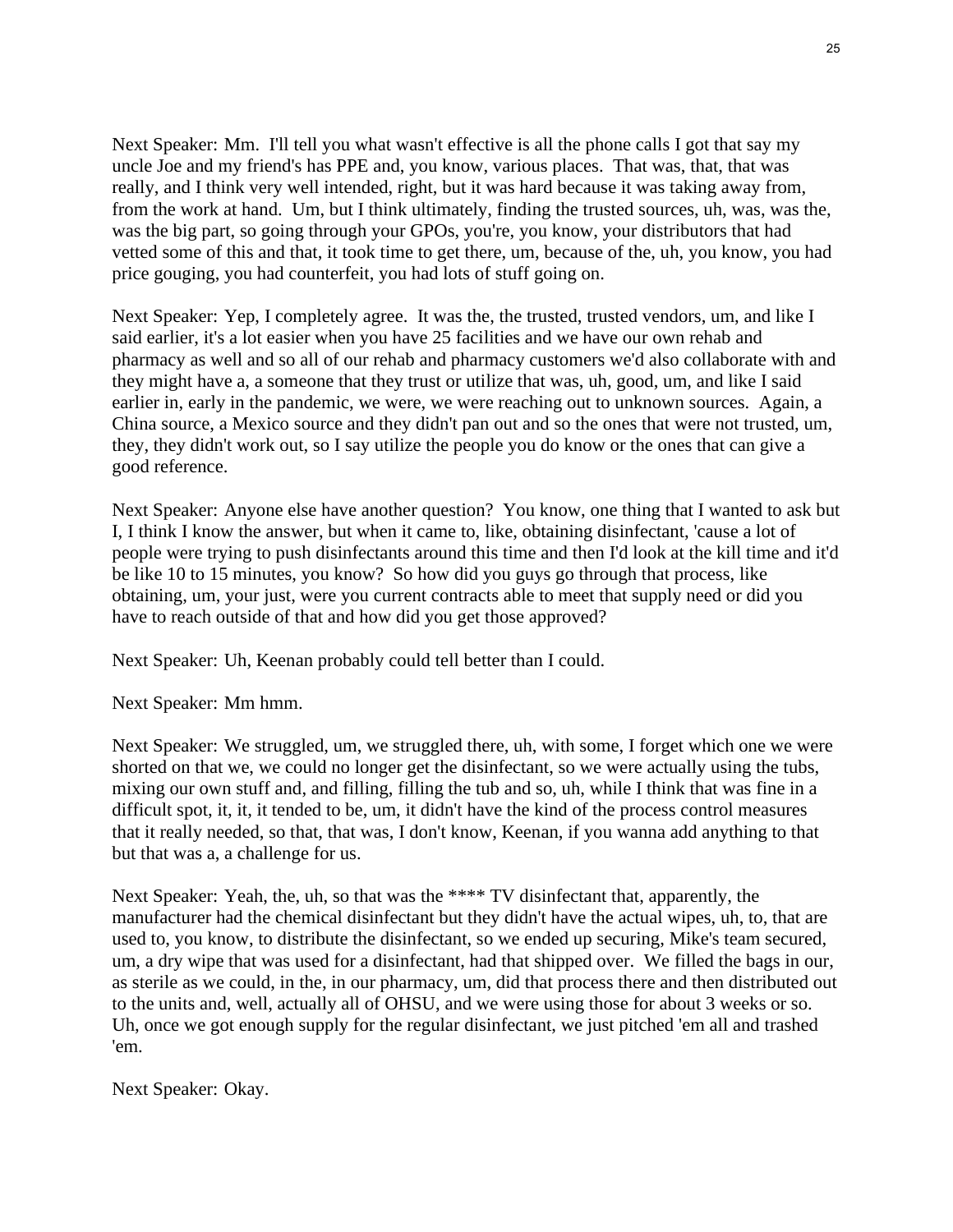Next Speaker: Um, this is Rosa. I'm curious, I know we're coming up on the end, but I'm curious to know, um, as I found disinfectant products in their kinda physical form, obviously, wipes are more, you know, um, convenient to use, um, are there – and that's an important thing, right, when we're talking about this volume of disinfection and cleaning – um, has anyone run into problems or challenges obtaining products that have contact times that are short enough to support your workflows?

Next Speaker: Yeah, that was definitely a challenge, um, 'cause if you have to wait a lot longer, it made your workflow, uh, it was a lot longer process and, um, now, to kinda go back a little bit but, you know, it's almost like utilizing the nurse's license to \*\*\*\* or what they can actually do, it's kinda like –

Next Speaker: Mm hmm.

Next Speaker: – what do we actually need to use the disinfectant for? Um, you know, I think that there was times where we were using, uh, the color purple top wipes for things that we probably didn't need to, that we coulda used something else and it was like all right, let's just use these purple top wipes for the things we really need to use them for and try to be very intentional about where we're using these, uh, dis, they were the disinfectants. There was a period of time, though, with, uh, the cleaning, uh, with Bru Tab or whatever you might be using, um, where it would be very hard, uh, from a workflow standpoint, uh, for housekeepers, uh, to maintain that and, um, I think it's gotten easier with supply but it was, it was a big challenge for a period of time.

Next Speaker: Yeah, I will say that at Kaiser, we, we ran into a situation, where we had the kill plan but we didn't have the kill time and so I remember writing about a 4-page document, just in case we were surveyed around that time, to justify, um, the fact that the disinfectant probably could kill the organism, depending on the viral structure of the organism and the concentration of the chemicals in the, just in case \*\*\*\* commission came up, I did have a backup, just in case. Um, so I'd be glad to share with \*\*\*\*. I think, I think we are coming up on time. It is really interesting discussion. I love how, uh, you know, I think throughout this meeting too we've been talking about the partnerships that we made, you know, uh, through COVID. I think COVID had broken us up so much but, um, I feel like certain parts of work, we've developed even stronger partnerships now.

Next Speaker: Mm hmm.

Next Speaker: You know, I am very close to my materials people now. You know, we have each other's cell phone numbers and we're talking about, you know, snowboarding and skiing this winter, so I really think COVID had some good, um, good things to help us out with those partnerships. Is there anybody else who has any questions or, um, Rosa, do you think it –

Next Speaker: Dennis, there's one question from Jen, um, that, you know, –

Next Speaker: Mm hmm.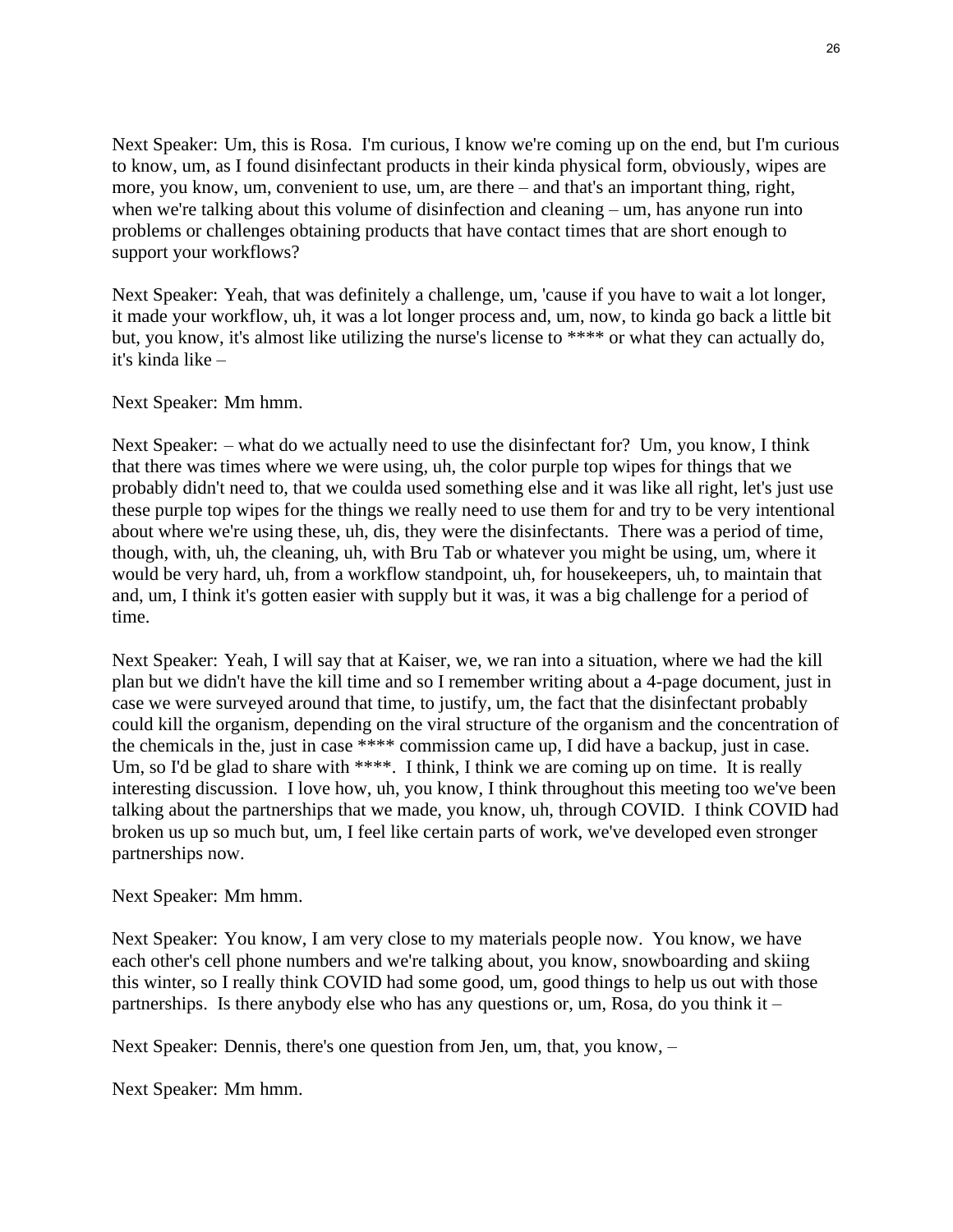27

Next Speaker:  $-$  do you think in retrospect you were able to maintain staff confidence, which I think is a great question and, yeah, we just have a couple more minutes left but I think it's, I, I think maybe just a super quick question and then the end of our meeting – you know, we do need to wrap up and, and solicit future discussion items. Sorry, Jen, I just saw your, your chat.

## Next Speaker: Yeah, Mike and Zach, what do you think?

Next Speaker: I'm assuming this is from a PPE and disinfectant standpoint. Um, I think that we communicated pretty consistently. Our, our president would do video communications and just let them know that we had the PPE and disinfectants you need and we never got to a point in our facilities where we didn't have it or we were, \*\*\*\*, we didn't have any issues, so, um, I never felt like they were, they never lost confidence and so, um, just kinda continued in that way.

Next Speaker: Yeah, similar for us, I think in, in that, going back to my comment about transparency. I mean, we were, we were saying, we were sharing in regular, um, we call 'em the Connie emails, 'cause that was, that's our chief of staff that would send out the email, um, but we would communicate a lot about PPE and the current state and what's happening and what they need to be aware of and I, I do think that created trust, uh, because we were as open as humanly possible about the, the situation, um, as opposed to, you know, kinda sharing half the information and, and people wondering what the real story was, so I think that, I think that part went well.

Next Speaker: Yeah, yeah, so I, I think we're at 3 minutes, so I think we're gonna close up, so thank you to our speakers. Thank you so, so much, uh, for talking about this. I think it was a great discussion. Um, you know, I think with any pandemic, um, it's communicate, communicate, communicate, like, tell me and then tell me what you told me kind of thing and just keep that open.

Next Speaker: And I'll just add to that but, you know, the OHA does have, um, our circ tool kits, our, you know, communication and emergency, um, times of emergencies to look at, so we do have some, um, materials online. I think they're probably mostly geared towards the whole public health departments but those could also be helpful too and I just wanted to say a huge thank you. I know, Dennis, you're gonna wrap us up, bring us home for the landing here but Mike and Zach, thank you so much for making time, especially within the context of what's currently going on. We lost 50 percent of our panelists to urgent COVID response and I think that basically, everyone who attends this meeting is, uh, probably putting it on a priority, right? In terms of other COVID work that is waiting for you. Um, so, you know, I just really, not to say, uh, uh, no judgement on people who need to respond to other things but just really, really appreciate you taking the time out of your day to do this and, honestly, it's kind of amazing that we have so many people still continuing to join this meeting. Every quarter, we continue to have strong attendance and, you know, it really warms my heart, so thanks for continue –

Next Speaker: Mm hmm.

Next Speaker: – participate in this group and I'll turn it back over to you, Dennis.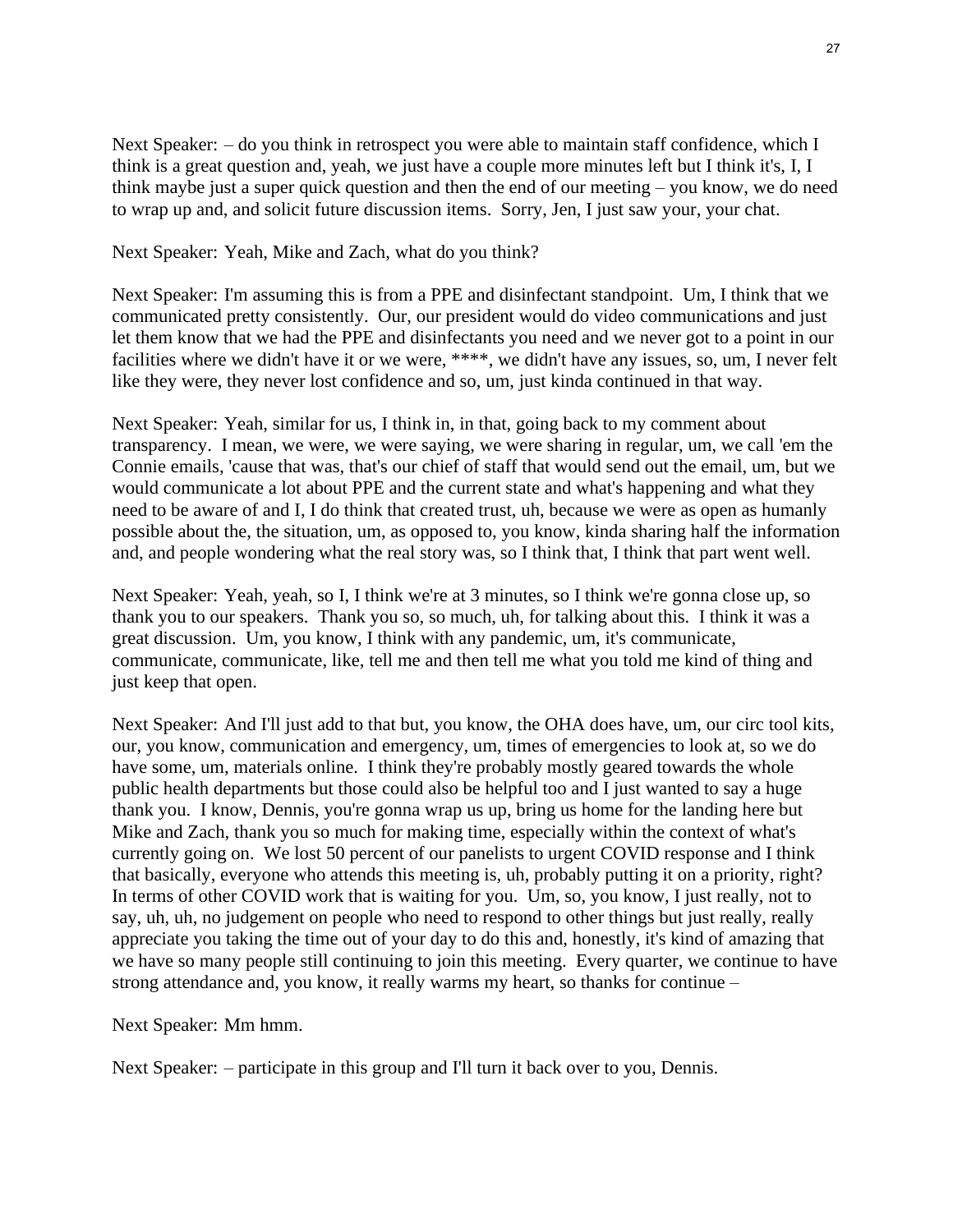Next Speaker: Thanks. So that should conclude our meeting for today. So do I have a motion to adjourn?

Next Speaker: That's \*\*\*\*.

Next Speaker: \*\*\*\* mute, oh, I see it. Okay, so I have a second?

Next Speaker: I'll second.

Next Speaker: \*\*\*\*, okay, so if there's no objections, we will, uh,  $-$ 

Next Speaker: All right, who seconded that? Uh, we just need it for our minutes \*\*\*\*.

Next Speaker: Justin.

Next Speaker: Justin, thank you.

Next Speaker: So with that, if there's no objections, um, we'll adjourn this meeting. Thanks. Do I need to stay on or anything?

Next Speaker: You're muted, Rosa.

Next Speaker: Oh, I didn't realize how many people were still on the line. Hi everyone. Dennis, I think you and I can, um, chat, um, –

Next Speaker: Okay.

Next Speaker: – offline afterward, unless I just see people are totally, is there anyone on the line who had a question or concern?

Next Speaker: \*\*\*\*. Okay.

Next Speaker: I don't \*\*\*\*.

Next Speaker: Okay, I will talk to you \*\*\*\*.

Next Speaker: Thanks, everyone.

Next Speaker: \*\*\*\*. This is what, \*\*\*\* staff is still here but attendees are slowly leaving, but I can close.

Next Speaker: I'm just, I just think we need to review these questions is the only thing. I just wasn't able to, there's questions and there's questions in the chat. Actually, Laura or Brittany, is one –

Next Speaker: All right.